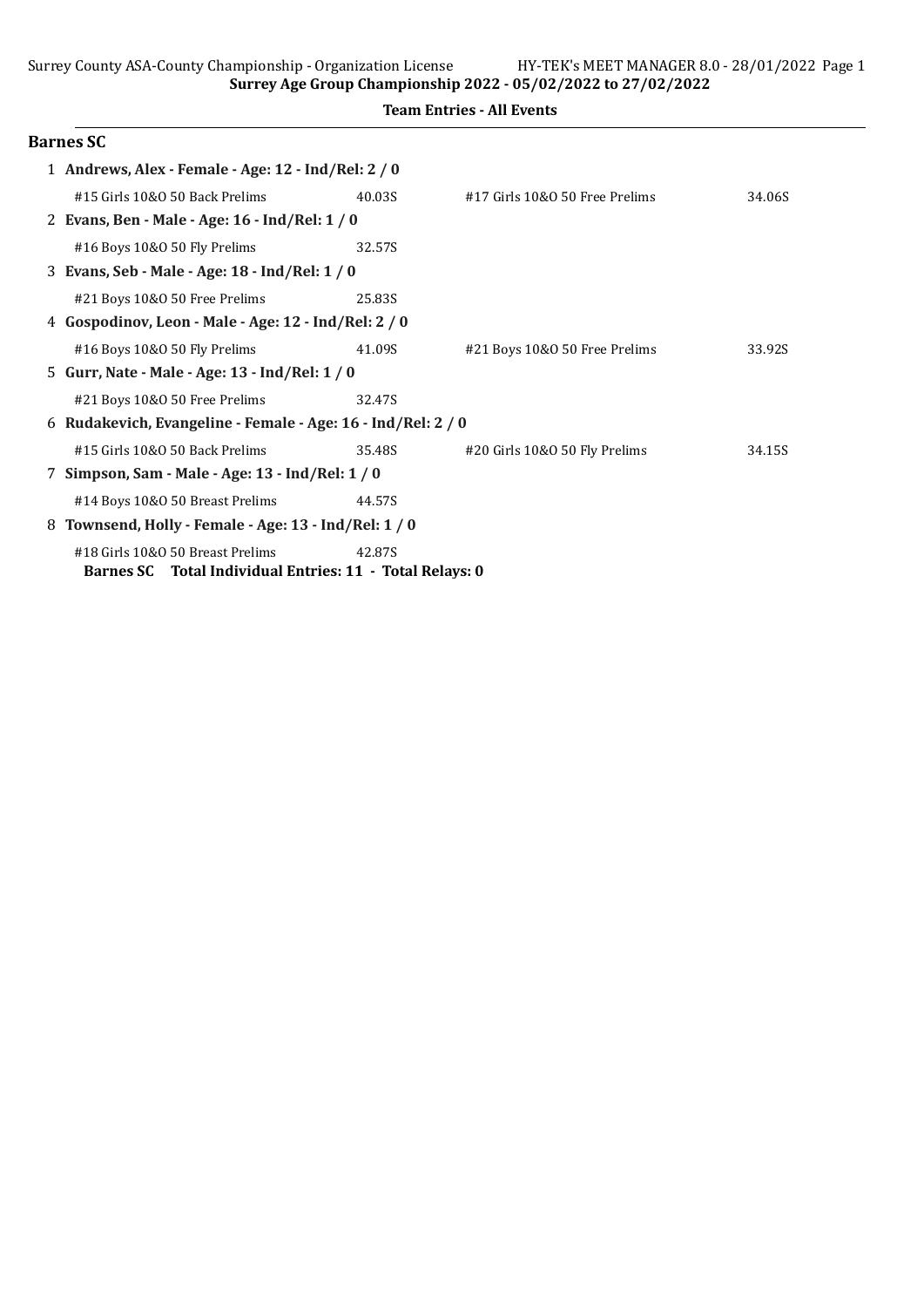# Cranleigh SC

| 1 Bruce, Alice - Female - Age: 13 - Ind/Rel: 1 / 0                                          |        |  |  |
|---------------------------------------------------------------------------------------------|--------|--|--|
| #17 Girls 10&0 50 Free Prelims                                                              | 32.56S |  |  |
| 2 Cook, Emily - Female - Age: 13 - Ind/Rel: 1 / 0                                           |        |  |  |
| #17 Girls 10&0 50 Free Prelims                                                              | 31.61S |  |  |
| 3 Hastie, Harry - Male - Age: 12 - Ind/Rel: 1 / 0                                           |        |  |  |
| #21 Boys 10&0 50 Free Prelims                                                               | 33.88S |  |  |
| 4 Horstead, Martha - Female - Age: 12 - Ind/Rel: 1 / 0                                      |        |  |  |
| #20 Girls 10&0 50 Fly Prelims                                                               | 39.88  |  |  |
| 5 Howells-Davies, Lana - Female - Age: 14 - Ind/Rel: 1 / 0                                  |        |  |  |
| #17 Girls 10&0 50 Free Prelims                                                              | 30.72S |  |  |
| 6 Shayler, Ellen - Female - Age: 15 - Ind/Rel: 1 / 0                                        |        |  |  |
| #15 Girls 10&0 50 Back Prelims                                                              | 35.96S |  |  |
| 7 Stanley, William - Male - Age: 17 - Ind/Rel: 1 / 0                                        |        |  |  |
| #19 Boys 10&0 50 Back Prelims<br>Cranleigh SC Total Individual Entries: 7 - Total Relays: 0 | 32.30S |  |  |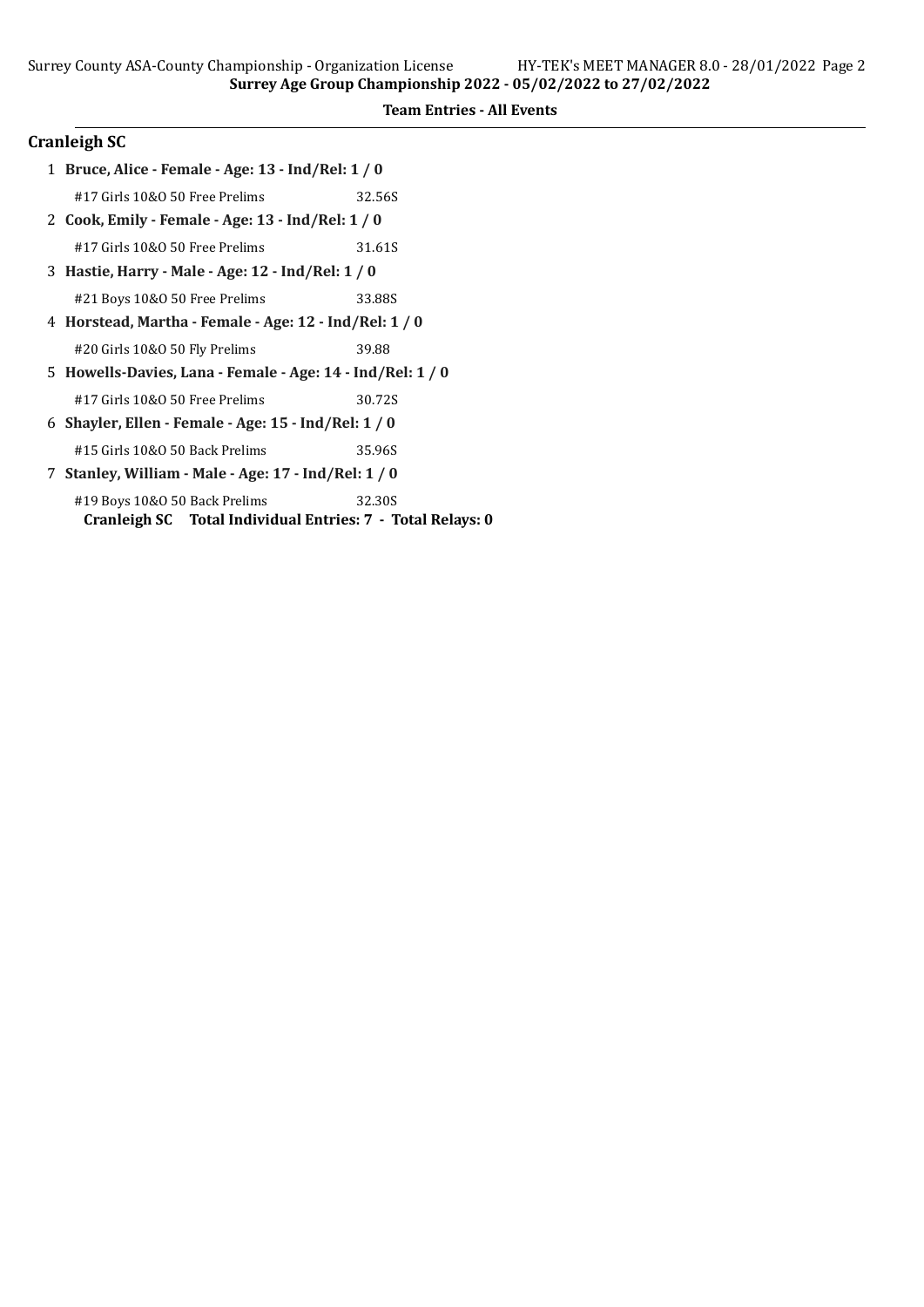### Croydon Amphibians SC

| 1 Browne, Maddie - Female - Age: 17 - Ind/Rel: 1 / 0     |        |  |  |  |
|----------------------------------------------------------|--------|--|--|--|
| #20 Girls 10&0 50 Fly Prelims                            | 33.85S |  |  |  |
| 2 Calligeris, Olivia - Female - Age: 13 - Ind/Rel: 1 / 0 |        |  |  |  |
| #17 Girls 10&O 50 Free Prelims                           | 31.58S |  |  |  |
| 3 Davey, Chloe - Female - Age: 16 - Ind/Rel: 1 / 0       |        |  |  |  |
| #15 Girls 10&0 50 Back Prelims                           | 35.91S |  |  |  |
| 4 Gironella, Alister - Male - Age: 12 - Ind/Rel: 1 / 0   |        |  |  |  |
| #21 Boys 10&0 50 Free Prelims                            | 33.46S |  |  |  |
| 5 Kelly, Mia - Female - Age: 13 - Ind/Rel: 1 / 0         |        |  |  |  |
| #17 Girls 10&0 50 Free Prelims                           | 31.81S |  |  |  |
| 6 Lane, Nico - Male - Age: 17 - Ind/Rel: $1/0$           |        |  |  |  |
| #21 Boys 10&0 50 Free Prelims                            | 28.27S |  |  |  |
| 7 Malhotra, Maya - Female - Age: 16 - Ind/Rel: 1 / 0     |        |  |  |  |
| #15 Girls 10&0 50 Back Prelims                           | 35.70S |  |  |  |
| 8 Oelkers, Ella - Female - Age: 14 - Ind/Rel: 1 / 0      |        |  |  |  |

- #18 Girls 10&O 50 Breast Prelims 40.90S 9 Page, Leonie - Female - Age: 12 - Ind/Rel: 1 / 0
- #18 Girls 10&O 50 Breast Prelims 45.91S
- 10 Woolley, Anna Female Age: 18 Ind/Rel: 1 / 0

#15 Girls 10&O 50 Back Prelims 35.31S Croydon Amphibians SC Total Individual Entries: 10 - Total Relays: 0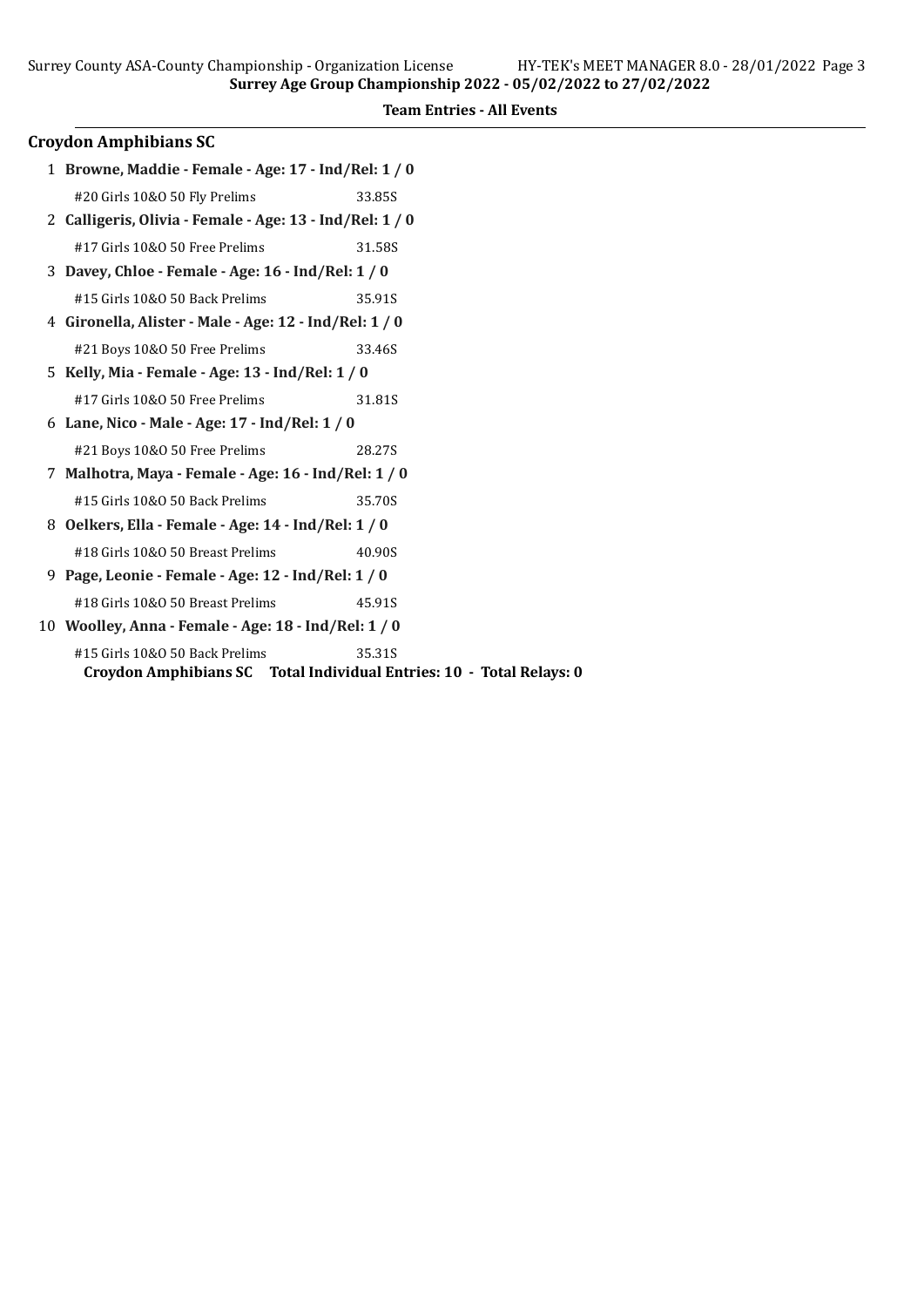| Surrey Age Group Championship 2022 - 05/02/2022 to 27/02/2022                                           |                  |                                  |        |  |
|---------------------------------------------------------------------------------------------------------|------------------|----------------------------------|--------|--|
|                                                                                                         |                  | <b>Team Entries - All Events</b> |        |  |
| <b>Dorking Swimming Club</b>                                                                            |                  |                                  |        |  |
| 1 Askew, Lauren - Female - Age: 15 - Ind/Rel: 1 / 0                                                     |                  |                                  |        |  |
| #17 Girls 10&0 50 Free Prelims                                                                          | 30.87            |                                  |        |  |
| 2 Curzon, Sebastian - Male - Age: 12 - Ind/Rel: 1 / 0                                                   |                  |                                  |        |  |
| #21 Boys 10&0 50 Free Prelims                                                                           | 34.97S           |                                  |        |  |
| 3 Fitzgerald, Angus - Male - Age: 18 - Ind/Rel: 1 / 0                                                   |                  |                                  |        |  |
| #14 Boys 10&0 50 Breast Prelims                                                                         | 36.85            |                                  |        |  |
| 4 Hayat, Danyal - Male - Age: 12 - Ind/Rel: 1 / 0                                                       |                  |                                  |        |  |
| #21 Boys 10&0 50 Free Prelims                                                                           | 35.56            |                                  |        |  |
| 5 Hayers, Sophie - Female - Age: 17 - Ind/Rel: 1 / 0                                                    |                  |                                  |        |  |
| #17 Girls 10&0 50 Free Prelims                                                                          | 29.97S           |                                  |        |  |
| 6 Ispani-Ioannou, Angelina - Female - Age: 11 - Ind/Rel: 3 / 0                                          |                  |                                  |        |  |
| #15 Girls 10&0 50 Back Prelims<br>#20 Girls 10&O 50 Fly Prelims                                         | 41.82S<br>43.70S | #17 Girls 10&0 50 Free Prelims   | 35.98S |  |
| 7 Johansson, Klara - Female - Age: 13 - Ind/Rel: 1 / 0                                                  |                  |                                  |        |  |
| #20 Girls 10&O 50 Fly Prelims                                                                           | 36.98            |                                  |        |  |
| 8 Lloyd, Alec - Male - Age: 12 - Ind/Rel: 1 / 0                                                         |                  |                                  |        |  |
| #19 Boys 10&0 50 Back Prelims                                                                           | 40.34S           |                                  |        |  |
| 9 Pickup, Jemima - Female - Age: 13 - Ind/Rel: 1 / 0                                                    |                  |                                  |        |  |
| #17 Girls 10&0 50 Free Prelims                                                                          | 31.66S           |                                  |        |  |
| 10 Pigott, George - Male - Age: 14 - Ind/Rel: 1 / 0                                                     |                  |                                  |        |  |
| #14 Boys 10&0 50 Breast Prelims<br>Dorking Swimming Club Total Individual Entries: 12 - Total Relays: 0 | 41.19S           |                                  |        |  |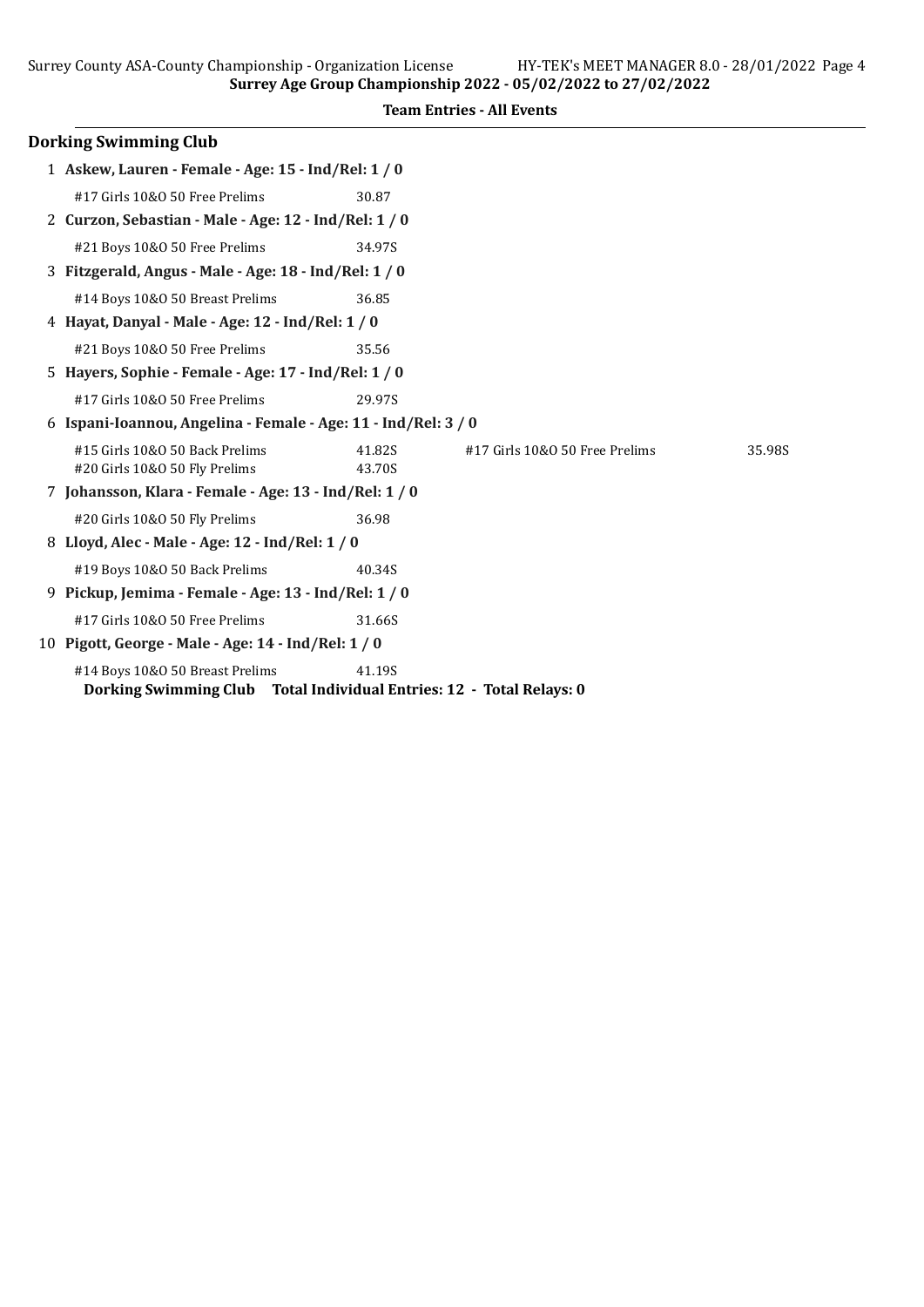| <b>Team Entries - All Events</b> |  |  |  |  |
|----------------------------------|--|--|--|--|
|----------------------------------|--|--|--|--|

| <b>Dulwich Dolphins</b>                                                                         |        |                                  |        |  |
|-------------------------------------------------------------------------------------------------|--------|----------------------------------|--------|--|
| 1 Birrane, Evan - Female - Age: 16 - Ind/Rel: 1 / 0                                             |        |                                  |        |  |
| #15 Girls 10&0 50 Back Prelims                                                                  | 35.08S |                                  |        |  |
| 2 Blackburn, Xavier - Male - Age: 14 - Ind/Rel: 1 / 0                                           |        |                                  |        |  |
| #21 Boys 10&0 50 Free Prelims                                                                   | 29.69S |                                  |        |  |
| 3 Bowen, Ava - Female - Age: 12 - Ind/Rel: 1 / 0                                                |        |                                  |        |  |
| #18 Girls 10&0 50 Breast Prelims                                                                | 45.94S |                                  |        |  |
| 4 Colman, Stanley - Male - Age: 13 - Ind/Rel: 1 / 0                                             |        |                                  |        |  |
| #21 Boys 10&0 50 Free Prelims                                                                   | 32.78S |                                  |        |  |
| 5 Darkin, Ernest - Male - Age: 13 - Ind/Rel: 1 / 0                                              |        |                                  |        |  |
| #21 Boys 10&0 50 Free Prelims                                                                   | 32.73S |                                  |        |  |
| 6 Djidetchian, Anna - Female - Age: 13 - Ind/Rel: 1 / 0                                         |        |                                  |        |  |
| #20 Girls 10&O 50 Fly Prelims                                                                   | 36.03S |                                  |        |  |
| 7 Ellender, Olivia - Female - Age: 17 - Ind/Rel: 2 / 0                                          |        |                                  |        |  |
| #17 Girls 10&0 50 Free Prelims                                                                  | 29.81S | #20 Girls 10&O 50 Fly Prelims    | 33.83S |  |
| 8 Hembry, Huxley - Male - Age: 12 - Ind/Rel: 1 / 0                                              |        |                                  |        |  |
| #21 Boys 10&0 50 Free Prelims                                                                   | 33.93S |                                  |        |  |
| 9 Henderson, George - Male - Age: 14 - Ind/Rel: 2 / 0                                           |        |                                  |        |  |
| #14 Boys 10&0 50 Breast Prelims                                                                 | 40.43S | #19 Boys 10&0 50 Back Prelims    | 36.53S |  |
| 10 Henderson, Zoe - Female - Age: 16 - Ind/Rel: 3 / 0                                           |        |                                  |        |  |
| #15 Girls 10&0 50 Back Prelims                                                                  | 35.96S | #18 Girls 10&0 50 Breast Prelims | 40.47S |  |
| #20 Girls 10&O 50 Fly Prelims                                                                   | 34.25S |                                  |        |  |
| 11 Lagzouli, Adam - Male - Age: 14 - Ind/Rel: 2 / 0                                             |        |                                  |        |  |
| #19 Boys 10&O 50 Back Prelims                                                                   | 36.72S | #21 Boys 10&0 50 Free Prelims    | 29.61S |  |
| 12 Mclennon-Defoe, Maximus - Male - Age: 14 - Ind/Rel: 1 / 0                                    |        |                                  |        |  |
| #19 Boys 10&0 50 Back Prelims                                                                   | 36.93S |                                  |        |  |
| 13 Mclennon-Defoe, Zachary - Male - Age: 18 - Ind/Rel: 1 / 0                                    |        |                                  |        |  |
| #21 Boys 10&0 50 Free Prelims                                                                   | 25.88S |                                  |        |  |
| 14 Thurlow, Felix - Male - Age: 17 - Ind/Rel: 1 / 0                                             |        |                                  |        |  |
| #19 Boys 10&0 50 Back Prelims                                                                   | 32.13S |                                  |        |  |
| 15 Wright, Tommy - Male - Age: 14 - Ind/Rel: 2 / 0                                              |        |                                  |        |  |
| #16 Boys 10&0 50 Fly Prelims<br>Dulwich Dolphins Total Individual Entries: 21 - Total Relays: 0 | 35.93S | #19 Boys 10&0 50 Back Prelims    | 36.69S |  |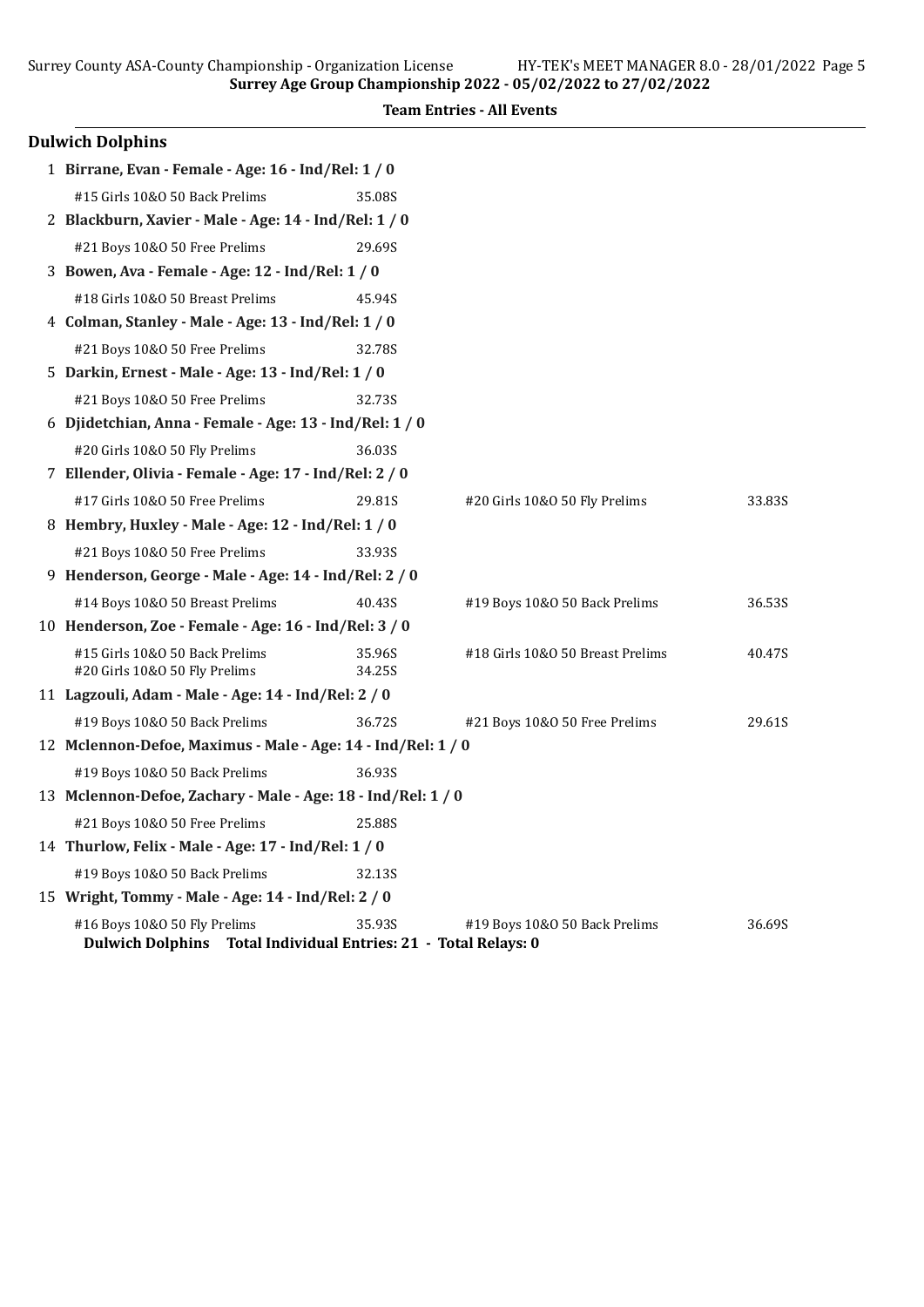|   |                                                         | 5011Cy Age of our championship 2022 - 03/02/2022 to 27/02/2022 |                                  |        |  |  |
|---|---------------------------------------------------------|----------------------------------------------------------------|----------------------------------|--------|--|--|
|   |                                                         |                                                                | <b>Team Entries - All Events</b> |        |  |  |
|   | <b>Elmbridge Phoenix SC</b>                             |                                                                |                                  |        |  |  |
|   | 1 Bello, Ana Paula - Female - Age: 14 - Ind/Rel: 1 / 0  |                                                                |                                  |        |  |  |
|   | #20 Girls 10&0 50 Fly Prelims                           | 34.89S                                                         |                                  |        |  |  |
|   | 2 Christian, Amelie - Female - Age: 18 - Ind/Rel: 1 / 0 |                                                                |                                  |        |  |  |
|   | #17 Girls 10&0 50 Free Prelims                          | 29.89S                                                         |                                  |        |  |  |
|   | 3 Collins, Tom - Male - Age: 15 - Ind/Rel: 1 / 0        |                                                                |                                  |        |  |  |
|   | #21 Boys 10&0 50 Free Prelims                           | 29.12S                                                         |                                  |        |  |  |
|   | 4 Hempenstall, Amy - Female - Age: 14 - Ind/Rel: 1 / 0  |                                                                |                                  |        |  |  |
|   | #17 Girls 10&0 50 Free Prelims                          | 30.65S                                                         |                                  |        |  |  |
|   | 5 Naude, Danielle - Female - Age: 15 - Ind/Rel: 1 / 0   |                                                                |                                  |        |  |  |
|   | #15 Girls 10&0 50 Back Prelims                          | 36.42                                                          |                                  |        |  |  |
| 6 | Nicholson, Kayleigh - Female - Age: 12 - Ind/Rel: 2 / 0 |                                                                |                                  |        |  |  |
|   | #17 Girls 10&0 50 Free Prelims                          | 34.37S                                                         | #18 Girls 10&0 50 Breast Prelims | 46.85S |  |  |
|   | 7 Panowicz, Mati - Male - Age: 14 - Ind/Rel: 1 / 0      |                                                                |                                  |        |  |  |
|   | #16 Boys 10&0 50 Fly Prelims                            | 35.61S                                                         |                                  |        |  |  |
|   | Pilgrim, Emily - Female - Age: 19 - Ind/Rel: 1 / 0      |                                                                |                                  |        |  |  |
|   | #18 Girls 10&0 50 Breast Prelims                        | 40.685                                                         |                                  |        |  |  |
| 9 | Stearn-Reid, Art - Male - Age: 11 - Ind/Rel: 1 / 0      |                                                                |                                  |        |  |  |

- #21 Boys 10&O 50 Free Prelims 35.96S 10 Stearn-Reid, Sebastian - Male - Age: 15 - Ind/Rel: 1 / 0
	- #16 Boys 10&O 50 Fly Prelims 32.83S Elmbridge Phoenix SC Total Individual Entries: 11 - Total Relays: 0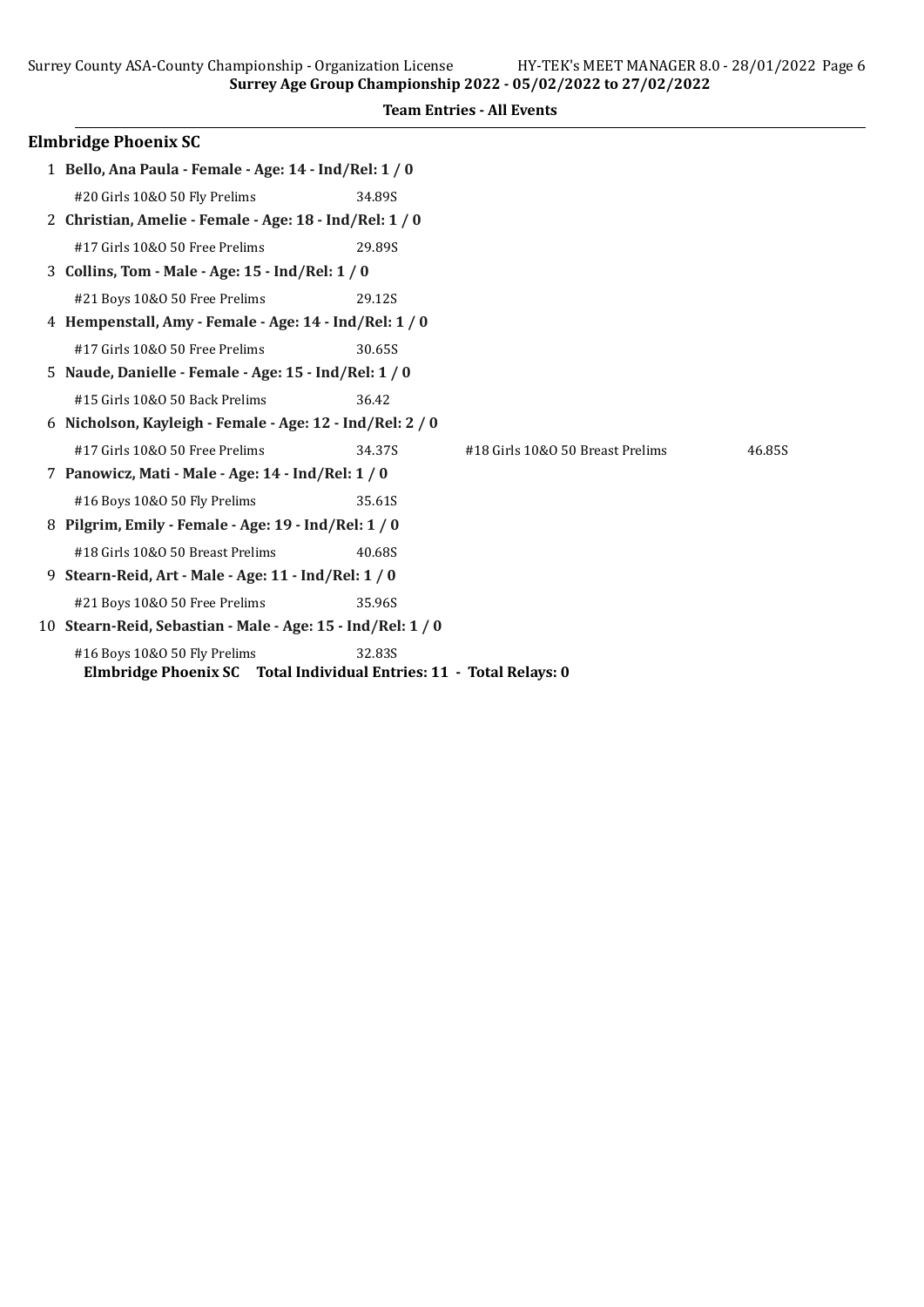12 Watts, Elle - Female - Age: 12 - Ind/Rel: 2 / 0

Epsom District SC Total Individual Entries: 18 - Total Relays: 0

Surrey County ASA-County Championship - Organization License HY-TEK's MEET MANAGER 8.0 - 28/01/2022 Page 7

Surrey Age Group Championship 2022 - 05/02/2022 to 27/02/2022 Team Entries - All Events Epsom District SC 1 Booth, Adam - Male - Age: 17 - Ind/Rel: 1 / 0 #14 Boys 10&O 50 Breast Prelims 37.36S 2 Burch, Aviella - Female - Age: 13 - Ind/Rel: 2 / 0 #17 Girls 10&O 50 Free Prelims 32.55S #20 Girls 10&O 50 Fly Prelims 36.15S 3 Dunev, Victor - Male - Age: 17 - Ind/Rel: 1 / 0 #19 Boys 10&O 50 Back Prelims 32.83 4 Fallon, Lucy - Female - Age: 14 - Ind/Rel: 1 / 0 #17 Girls 10&O 50 Free Prelims 30.65S 5 Giltrap, Soϐia - Female - Age: 13 - Ind/Rel: 1 / 0 #17 Girls 10&O 50 Free Prelims 31.57S 6 Hartley, Finn - Male - Age: 15 - Ind/Rel: 1 / 0 #21 Boys 10&O 50 Free Prelims 29.07S 7 Li Nim Nok, Ryaan - Male - Age: 13 - Ind/Rel: 1 / 0 #19 Boys 10&O 50 Back Prelims 38.74S 8 Moore, Elliot - Male - Age: 11 - Ind/Rel: 2 / 0 #14 Boys 10&O 50 Breast Prelims 50.05S #21 Boys 10&O 50 Free Prelims 36.41S 9 Pirlici, Anna - Female - Age: 12 - Ind/Rel: 3 / 0 #15 Girls 10&O 50 Back Prelims 39.38S #17 Girls 10&O 50 Free Prelims 33.21S #20 Girls 10&O 50 Fly Prelims 39.05S 10 Salmon, Oscar - Male - Age: 11 - Ind/Rel: 2 / 0 #16 Boys 10&O 50 Fly Prelims 44.78S #21 Boys 10&O 50 Free Prelims 36.87S 11 Van Zyl, Annabelle - Female - Age: 10 - Ind/Rel: 1 / 0 #20 Girls 10&O 50 Fly Prelims 43.47S

#17 Girls 10&O 50 Free Prelims 33.22S #18 Girls 10&O 50 Breast Prelims 46.40S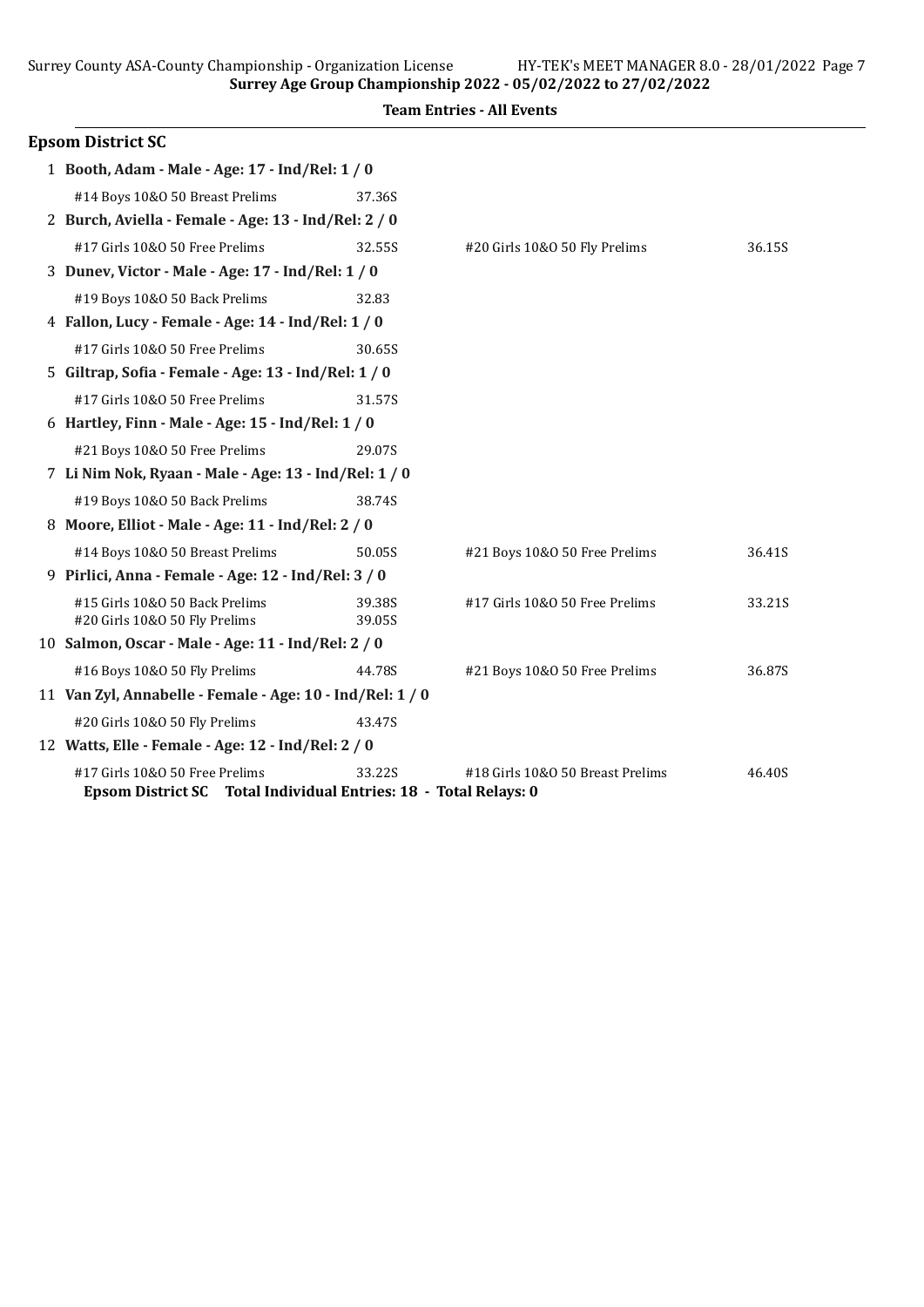|  | <b>Team Entries - All Events</b> |  |  |
|--|----------------------------------|--|--|
|--|----------------------------------|--|--|

| Farnham SC                                                                                             |                  |                                  |        |
|--------------------------------------------------------------------------------------------------------|------------------|----------------------------------|--------|
| 1 Barton, George - Male - Age: 12 - Ind/Rel: 1 / 0                                                     |                  |                                  |        |
| #14 Boys 10&0 50 Breast Prelims                                                                        | 47.34S           |                                  |        |
| 2 Brown, Xander - Male - Age: 11 - Ind/Rel: 1 / 0                                                      |                  |                                  |        |
| #21 Boys 10&0 50 Free Prelims                                                                          | 36.16S           |                                  |        |
| 3 Brown, Hamish - Male - Age: 13 - Ind/Rel: 1 / 0                                                      |                  |                                  |        |
| #21 Boys 10&0 50 Free Prelims                                                                          | 32.76S           |                                  |        |
| 4 Byrne, Guy - Male - Age: 14 - Ind/Rel: 3 / 0                                                         |                  |                                  |        |
| #14 Boys 10&0 50 Breast Prelims<br>#19 Boys 10&0 50 Back Prelims                                       | 40.92S<br>37.40S | #16 Boys 10&0 50 Fly Prelims     | 35.03S |
| 5 Card, Elliot - Male - Age: 13 - Ind/Rel: 1 / 0                                                       |                  |                                  |        |
| #21 Boys 10&0 50 Free Prelims                                                                          | 32.75S           |                                  |        |
| 6 Fillingham, Christopher - Male - Age: 12 - Ind/Rel: 2 / 0                                            |                  |                                  |        |
| #14 Boys 10&0 50 Breast Prelims                                                                        | 46.86S           | #21 Boys 10&0 50 Free Prelims    | 34.41S |
| 7 Hamlet, Toby - Male - Age: 14 - Ind/Rel: 1 / 0                                                       |                  |                                  |        |
| #14 Boys 10&0 50 Breast Prelims                                                                        | 41.31S           |                                  |        |
| 8 Harker, Alessandro - Male - Age: 18 - Ind/Rel: 2 / 0                                                 |                  |                                  |        |
| #16 Boys 10&0 50 Fly Prelims                                                                           | 29.81            | #21 Boys 10&0 50 Free Prelims    | 27.17S |
| 9 Hawes, Emma - Female - Age: 14 - Ind/Rel: 1 / 0                                                      |                  |                                  |        |
| #18 Girls 10&0 50 Breast Prelims                                                                       | 40.82S           |                                  |        |
| 10 Jacobs, Jaco - Male - Age: 18 - Ind/Rel: 2 / 0                                                      |                  |                                  |        |
| #19 Boys 10&O 50 Back Prelims                                                                          | 31.72S           | #21 Boys 10&0 50 Free Prelims    | 26.51S |
| 11 Long, Genevieve - Female - Age: 18 - Ind/Rel: 1 / 0                                                 |                  |                                  |        |
| #15 Girls 10&0 50 Back Prelims                                                                         | 35.13S           |                                  |        |
| 12 Pieterse, Lucy - Female - Age: 13 - Ind/Rel: 1 / 0                                                  |                  |                                  |        |
| #20 Girls 10&0 50 Fly Prelims                                                                          | 36.51S           |                                  |        |
| 13 Porter, Ross - Male - Age: 19 - Ind/Rel: 1 / 0                                                      |                  |                                  |        |
| #21 Boys 10&0 50 Free Prelims                                                                          | 26.15S           |                                  |        |
| 14 Rogers, Sasha - Female - Age: 12 - Ind/Rel: 2 / 0                                                   |                  |                                  |        |
| #17 Girls 10&0 50 Free Prelims                                                                         | 34.00S           | #18 Girls 10&0 50 Breast Prelims | 46.33S |
| 15 Tower, Darcey - Female - Age: 14 - Ind/Rel: 1 / 0                                                   |                  |                                  |        |
| #18 Girls 10&0 50 Breast Prelims                                                                       | 41.33S           |                                  |        |
| 16 Tsopanakos, Anthi - Female - Age: 18 - Ind/Rel: 1 / 0                                               |                  |                                  |        |
| #15 Girls 10&0 50 Back Prelims                                                                         | 35.22S           |                                  |        |
| 17 Uprichard, Julius - Male - Age: 16 - Ind/Rel: 1 / 0                                                 |                  |                                  |        |
| #14 Boys 10&0 50 Breast Prelims<br><b>Farnham SC</b><br>Total Individual Entries: 23 - Total Relays: 0 | 38.34S           |                                  |        |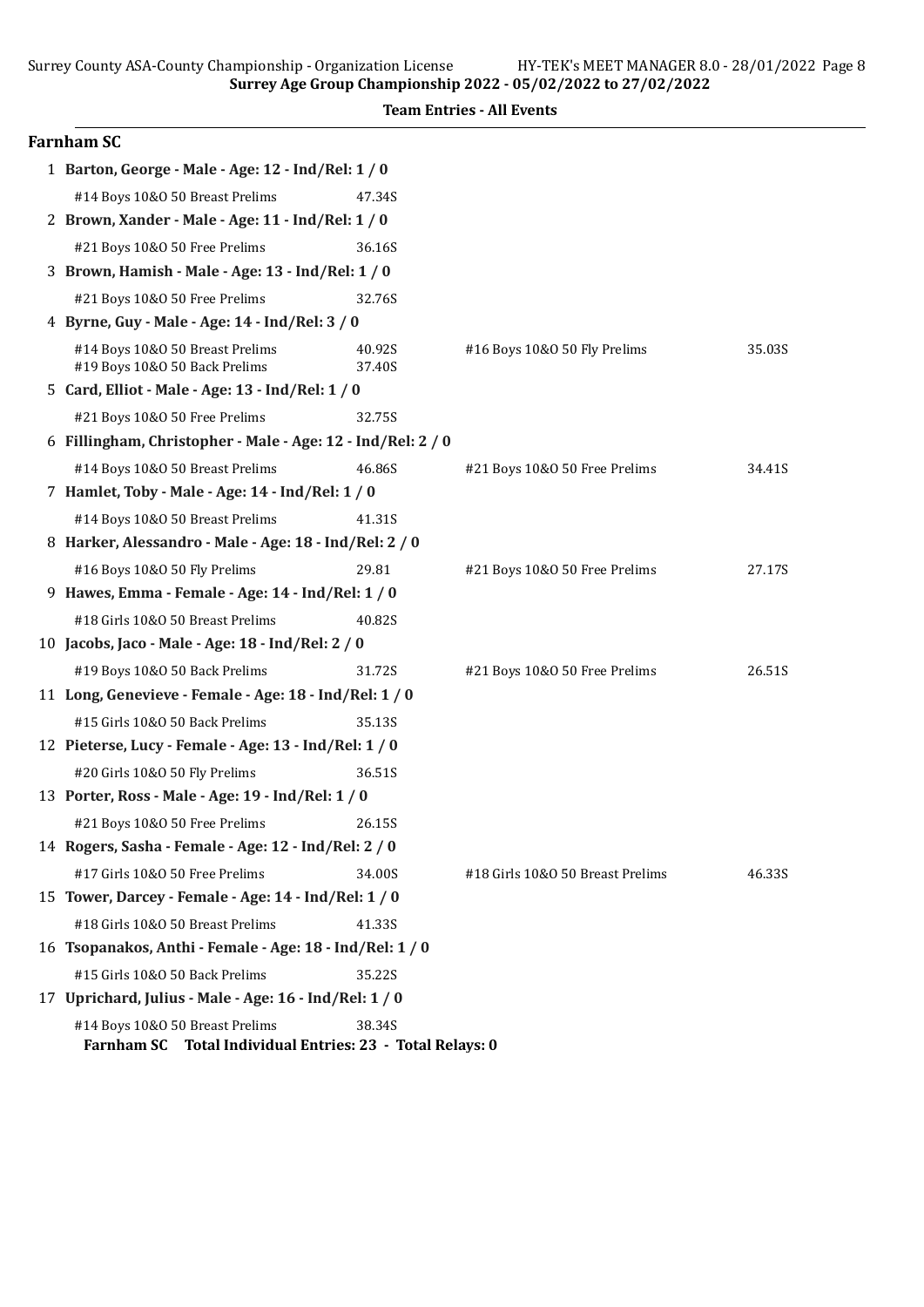| 1 Corrigall, Henry - Male - Age: 11 - Ind/Rel: 1 / 0                                          |        |                               |        |
|-----------------------------------------------------------------------------------------------|--------|-------------------------------|--------|
| #14 Boys 10&0 50 Breast Prelims                                                               | 50.77S |                               |        |
| 2 Everest, Charlie - Male - Age: 15 - Ind/Rel: 2 / 0                                          |        |                               |        |
| #14 Boys 10&0 50 Breast Prelims                                                               | 38.25S | #19 Boys 10&0 50 Back Prelims | 35.10S |
| 3 Jarman, Emily - Female - Age: 14 - Ind/Rel: 1 / 0                                           |        |                               |        |
| #15 Girls 10&0 50 Back Prelims<br>Godalming ASC Total Individual Entries: 4 - Total Relays: 0 | 36.40S |                               |        |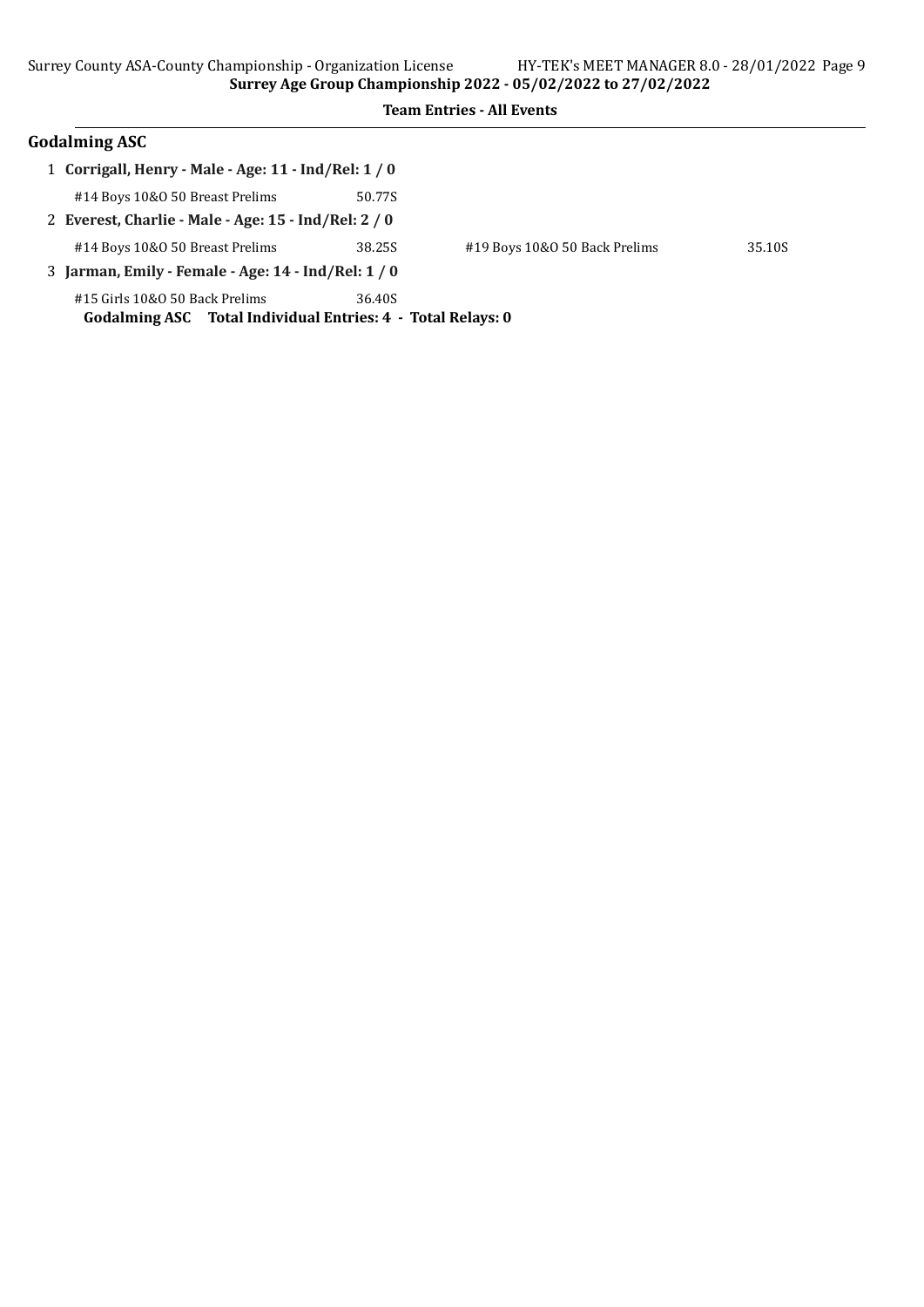Surrey Age Group Championship 2022 - 05/02/2022 to 27/02/2022

|    |                                                            | <b>Team Entries - All Events</b>         |        |
|----|------------------------------------------------------------|------------------------------------------|--------|
|    | <b>Guildford City Swimming Club</b>                        |                                          |        |
|    | 1 Bartlett, Sebastian - Male - Age: 12 - Ind/Rel: 2 / 0    |                                          |        |
|    | #16 Boys 10&0 50 Fly Prelims<br>40.85S                     | #21 Boys 10&0 50 Free Prelims            | 34.09S |
|    | 2 Bowen, Alexandra - Female - Age: 12 - Ind/Rel: 1 / 0     |                                          |        |
|    | #18 Girls 10&0 50 Breast Prelims<br>44.75S                 |                                          |        |
|    | 3 Burton, Troy - Male - Age: 15 - Ind/Rel: 1 / 0           |                                          |        |
|    | #14 Boys 10&0 50 Breast Prelims<br>38.34S                  |                                          |        |
|    | 4 Croucher, Felicity - Female - Age: 12 - Ind/Rel: 2 / 0   |                                          |        |
|    | #17 Girls 10&0 50 Free Prelims<br>33.30S                   | #18 Girls 10&0 50 Breast Prelims         | 46.75S |
|    | 5 Dar, Abdullah - Male - Age: 12 - Ind/Rel: 2 / 0          |                                          |        |
|    | #16 Boys 10&0 50 Fly Prelims<br>41.13S                     | #19 Boys 10&0 50 Back Prelims            | 40.69S |
|    | 6 Dar, Fawad - Male - Age: 14 - Ind/Rel: 2 / 0             |                                          |        |
|    | #14 Boys 10&0 50 Breast Prelims<br>40.91S                  | #19 Boys 10&0 50 Back Prelims            | 35.25S |
|    | 7 Delgado, Veronica - Female - Age: 16 - Ind/Rel: 1 / 0    |                                          |        |
|    | #15 Girls 10&0 50 Back Prelims<br>36.09S                   |                                          |        |
|    | 8 Fung Hung, Rex - Male - Age: 12 - Ind/Rel: 1 / 0         |                                          |        |
|    | #19 Boys 10&0 50 Back Prelims<br>41.54S                    |                                          |        |
| 9. | Gibbons, Mon Tue Sun - Female - Age: 17 - Ind/Rel: 1 / 0   |                                          |        |
|    | #15 Girls 10&0 50 Back Prelims<br>35.05S                   |                                          |        |
|    | 10 Gill, Serena - Female - Age: 13 - Ind/Rel: 2 / 0        |                                          |        |
|    | #17 Girls 10&0 50 Free Prelims<br>32.55S                   | #18 Girls 10&0 50 Breast Prelims         | 43.04S |
|    | 11 Glynn-Jones, Manon - Female - Age: 11 - Ind/Rel: 1 / 0  |                                          |        |
|    | #20 Girls 10&O 50 Fly Prelims<br>41.97S                    |                                          |        |
|    | 12 Herd, Rafferty - Male - Age: 15 - Ind/Rel: 1 / 0        |                                          |        |
|    | #14 Boys 10&0 50 Breast Prelims<br>38.38S                  |                                          |        |
|    | 13 Herd, Ruby - Female - Age: 17 - Ind/Rel: 2 / 0          |                                          |        |
|    | #15 Girls 10&0 50 Back Prelims                             | 34.97S<br>#17 Girls 10&0 50 Free Prelims | 29.92S |
|    | 14 Hughes, Lulu - Female - Age: 17 - Ind/Rel: 1 / 0        |                                          |        |
|    | #17 Girls 10&0 50 Free Prelims<br>29.99S                   |                                          |        |
|    | 15 Le Quelenec, Lauren - Female - Age: 13 - Ind/Rel: 1 / 0 |                                          |        |
|    | #17 Girls 10&0 50 Free Prelims<br>32.51S                   |                                          |        |
|    | 16 Mann, Jessica - Female - Age: 13 - Ind/Rel: 2 / 0       |                                          |        |
|    | #17 Girls 10&0 50 Free Prelims<br>31.99S                   | #18 Girls 10&0 50 Breast Prelims         | 42.87S |
|    | 17 Mccready, Emily - Female - Age: 15 - Ind/Rel: 1 / 0     |                                          |        |
|    | #15 Girls 10&0 50 Back Prelims                             | 35.01S                                   |        |
|    | 18 Newlove, Sienna - Female - Age: 12 - Ind/Rel: 1 / 0     |                                          |        |
|    | #17 Girls 10&0 50 Free Prelims<br>34.15S                   |                                          |        |
|    | 19 Paul, Sofia - Female - Age: 12 - Ind/Rel: 1 / 0         |                                          |        |
|    | #17 Girls 10&0 50 Free Prelims<br>33.42S                   |                                          |        |
|    | 20 Pearce, Niamh - Female - Age: 15 - Ind/Rel: 2 / 0       |                                          |        |
|    | #17 Girls 10&0 50 Free Prelims<br>30.87                    | #18 Girls 10&0 50 Breast Prelims         | 40.96  |
|    | 21 Roostaei, Olya - Female - Age: 14 - Ind/Rel: 1 / 0      |                                          |        |
|    | #18 Girls 10&0 50 Breast Prelims<br>41.53S                 |                                          |        |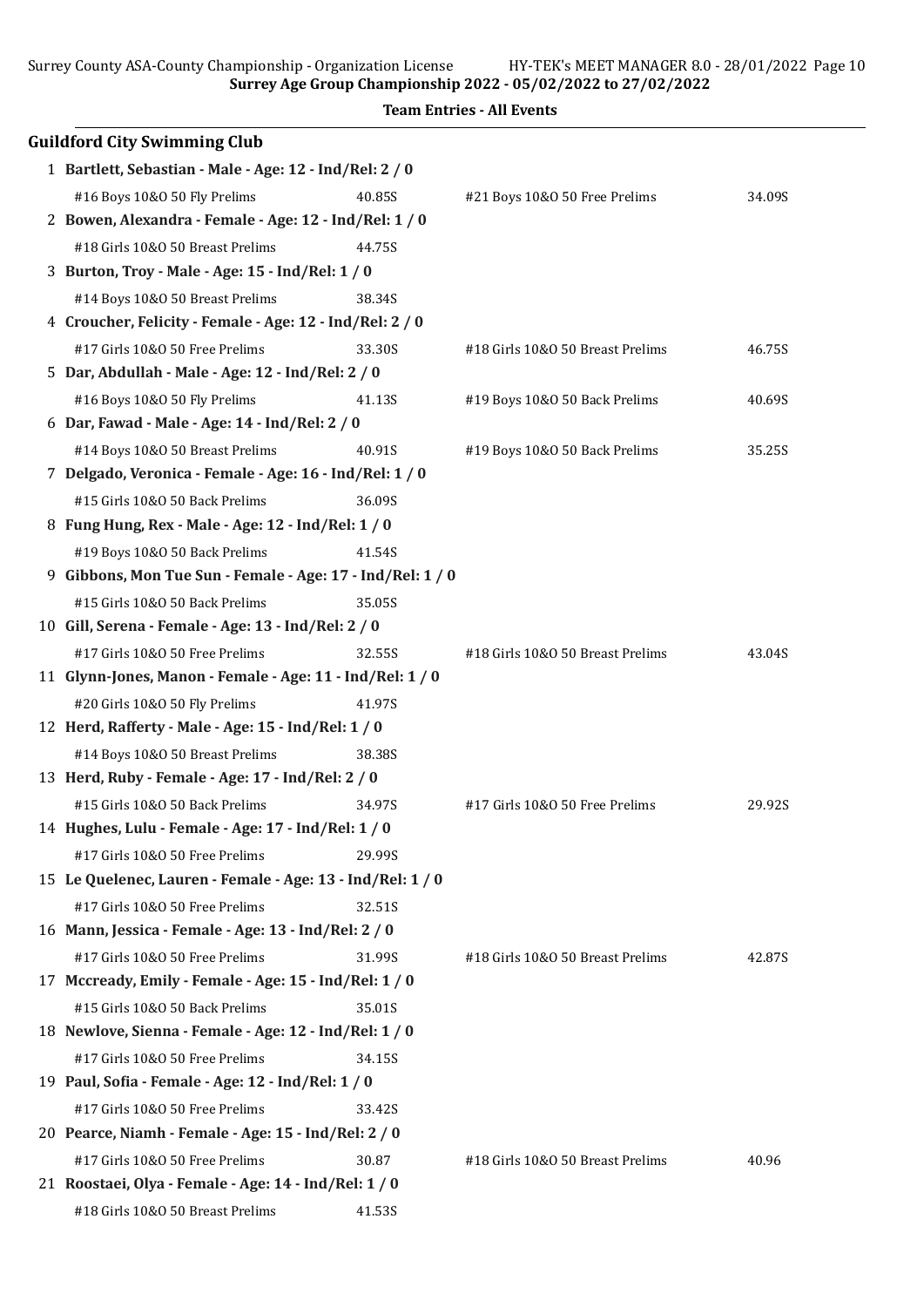|                                                       |        | barry county non-county championship organization diction $\cdots$ in Trins Film Fundance actor (20)<br>Surrey Age Group Championship 2022 - 05/02/2022 to 27/02/2022 |        |
|-------------------------------------------------------|--------|-----------------------------------------------------------------------------------------------------------------------------------------------------------------------|--------|
|                                                       |        | <b>Team Entries - All Events</b>                                                                                                                                      |        |
| <b>Guildford City Swimming Club</b>                   |        |                                                                                                                                                                       |        |
| 22 Roul, Yash - Male - Age: 12 - Ind/Rel: 1 / 0       |        |                                                                                                                                                                       |        |
| #14 Boys 10&0 50 Breast Prelims                       | 47.46S |                                                                                                                                                                       |        |
| 23 Simons, Robin - Female - Age: 15 - Ind/Rel: 1 / 0  |        |                                                                                                                                                                       |        |
| #17 Girls 10&0 50 Free Prelims                        | 30.12S |                                                                                                                                                                       |        |
| 24 Staff, Sam - Male - Age: 15 - Ind/Rel: 1 / 0       |        |                                                                                                                                                                       |        |
| #16 Boys 10&0 50 Fly Prelims                          | 32.64S |                                                                                                                                                                       |        |
| 25 Taylor, Lakita - Female - Age: 13 - Ind/Rel: 2 / 0 |        |                                                                                                                                                                       |        |
| #15 Girls 10&0 50 Back Prelims                        | 37.66S | #17 Girls 10&0 50 Free Prelims                                                                                                                                        | 31.73S |
| 26 Tedder, Sam - Male - Age: 14 - Ind/Rel: 3 / 0      |        |                                                                                                                                                                       |        |
| #14 Boys 10&0 50 Breast Prelims                       | 40.44S | #16 Boys 10&0 50 Fly Prelims                                                                                                                                          | 33.92S |
| #21 Boys 10&0 50 Free Prelims                         | 29.99S |                                                                                                                                                                       |        |
| 27 Thorpe, Lara - Female - Age: $15$ - Ind/Rel: $1/0$ |        |                                                                                                                                                                       |        |
| #15 Girls 10&0 50 Back Prelims                        | 35.28S |                                                                                                                                                                       |        |
| 28 Tosch, Leopold - Male - Age: 14 - Ind/Rel: 1 / 0   |        |                                                                                                                                                                       |        |
| #19 Boys 10&0 50 Back Prelims                         | 36.87S |                                                                                                                                                                       |        |

#17 Girls 10&O 50 Free Prelims 31.60S #20 Girls 10&O 50 Fly Prelims 36.50S

| 32 Whitehead, Scarlett - Female - Age: 14 - Ind/Rel: 1 / 0 |        |  |
|------------------------------------------------------------|--------|--|
| #20 Girls 10&0 50 Fly Prelims                              | 35.25S |  |
| 33 Williams, Thomas - Male - Age: $15$ - Ind/Rel: $1/0$    |        |  |
| #21 Boys 10&0 50 Free Prelims                              | 28.66S |  |
| 34 Wimble, Cayla - Female - Age: 13 - Ind/Rel: 1 / 0       |        |  |
| #15 Girls 10&0 50 Back Prelims                             | 37.45S |  |

29 Vacca, Dani - Female - Age: 13 - Ind/Rel: 1 / 0

30 Vacca, Sofia - Female - Age: 13 - Ind/Rel: 2 / 0

31 Whiddett, Isaac - Male - Age: 15 - Ind/Rel: 1 / 0

#17 Girls 10&O 50 Free Prelims 31.75S

#21 Boys 10&O 50 Free Prelims 29.03S

## Guildford City Swimming Club Total Individual Entries: 46 - Total Relays: 0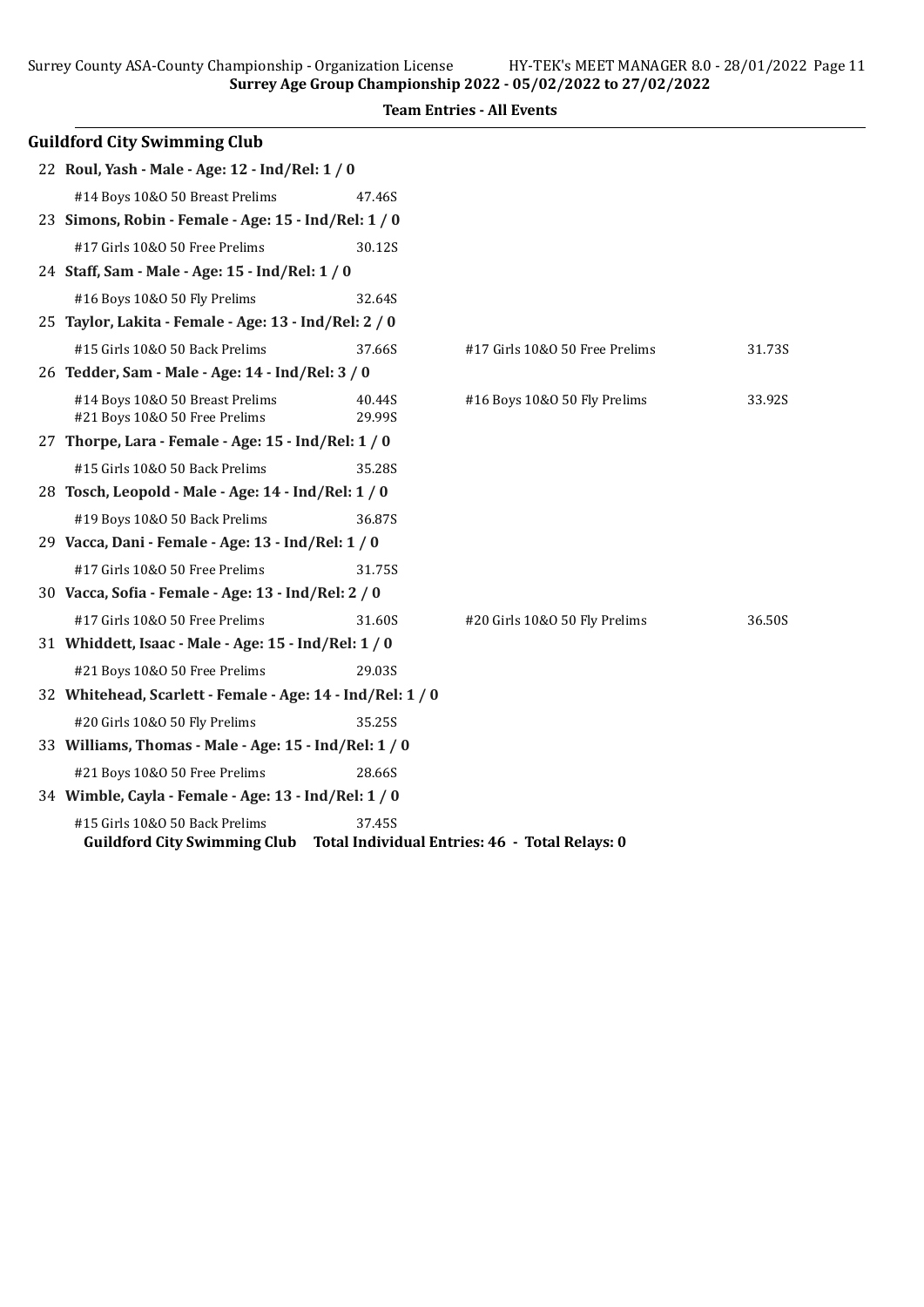Surrey County ASA-County Championship - Organization License HY-TEK's MEET MANAGER 8.0 - 28/01/2022 Page 12 Surrey Age Group Championship 2022 - 05/02/2022 to 27/02/2022

Haslemere Swimming Club 1 Bowen, Jemima - Female - Age: 18 - Ind/Rel: 1 / 0 #20 Girls 10&O 50 Fly Prelims 33.43S 2 Colgate, Brodie - Male - Age: 12 - Ind/Rel: 2 / 0 #16 Boys 10&O 50 Fly Prelims 41.08S #21 Boys 10&O 50 Free Prelims 33.57S 3 Fryer, Amy - Female - Age: 16 - Ind/Rel: 1 / 0 #18 Girls 10&O 50 Breast Prelims 40.19S 4 Gordon, Isaac - Male - Age: 11 - Ind/Rel: 1 / 0 #19 Boys 10&O 50 Back Prelims 43.40S 5 Jackson, Ella - Female - Age: 16 - Ind/Rel: 1 / 0 #20 Girls 10&O 50 Fly Prelims 34.16S 6 Klidjian, Aurelia - Female - Age: 13 - Ind/Rel: 1 / 0 #17 Girls 10&O 50 Free Prelims 32.53S 7 Martin, Tabitha - Female - Age: 15 - Ind/Rel: 1 / 0 #15 Girls 10&O 50 Back Prelims 35.51 8 Salt, George - Male - Age: 14 - Ind/Rel: 1 / 0 #19 Boys 10&O 50 Back Prelims 37.02S 9 Scholes, James - Male - Age: 12 - Ind/Rel: 1 / 0 #21 Boys 10&O 50 Free Prelims 35.01S 10 Stemp, Alexander - Male - Age: 14 - Ind/Rel: 2 / 0 #16 Boys 10&O 50 Fly Prelims 35.74S #19 Boys 10&O 50 Back Prelims 36.02S 11 Westley, Tess - Female - Age: 14 - Ind/Rel: 2 / 0 #15 Girls 10&O 50 Back Prelims 36.21S #20 Girls 10&O 50 Fly Prelims 35.21 12 Williamson, Emma - Female - Age: 14 - Ind/Rel: 1 / 0 #18 Girls 10&O 50 Breast Prelims 41.03S Haslemere Swimming Club Total Individual Entries: 15 - Total Relays: 0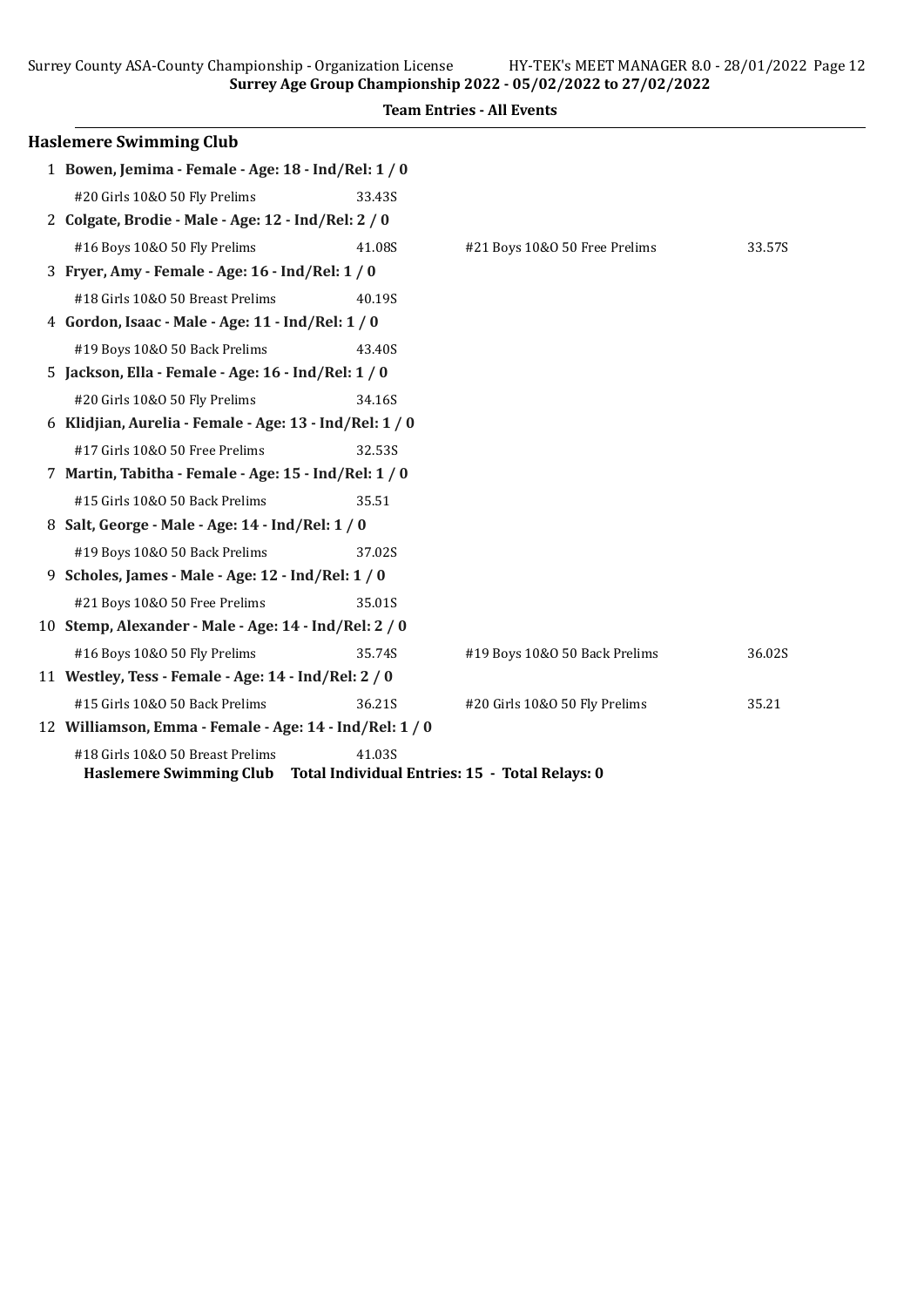Surrey Age Group Championship 2022 - 05/02/2022 to 27/02/2022

| <b>Kingston Royals SC</b>                                                                                                            |                  |                                                               |                  |
|--------------------------------------------------------------------------------------------------------------------------------------|------------------|---------------------------------------------------------------|------------------|
| 1 Buchbinder, Janik - Male - Age: 14 - Ind/Rel: 2 / 0                                                                                |                  |                                                               |                  |
| #14 Boys 10&0 50 Breast Prelims                                                                                                      | 41.36S           | #19 Boys 10&0 50 Back Prelims                                 | 37.21S           |
| 2 Buchbinder, Jonas - Male - Age: 15 - Ind/Rel: 2 / 0                                                                                |                  |                                                               |                  |
| #16 Boys 10&0 50 Fly Prelims                                                                                                         | 32.48S           | #21 Boys 10&0 50 Free Prelims                                 | 28.91S           |
| 3 Burgin Widmer, Orlando - Male - Age: 15 - Ind/Rel: 1 / 0                                                                           |                  |                                                               |                  |
| #16 Boys 10&0 50 Fly Prelims                                                                                                         | 32.55S           |                                                               |                  |
| 4 Carroll, Jack - Male - Age: 14 - Ind/Rel: 1 / 0                                                                                    |                  |                                                               |                  |
| #19 Boys 10&0 50 Back Prelims                                                                                                        | 36.12S           |                                                               |                  |
| 5 Figna, Ginny - Female - Age: 12 - Ind/Rel: 2 / 0                                                                                   |                  |                                                               |                  |
| #17 Girls 10&0 50 Free Prelims                                                                                                       | 34.10S           | #18 Girls 10&0 50 Breast Prelims                              | 46.88S           |
| 6 Fraser, Charlie - Male - Age: $11$ - Ind/Rel: $1/0$                                                                                |                  |                                                               |                  |
| #21 Boys 10&0 50 Free Prelims                                                                                                        | 36.25S           |                                                               |                  |
| 7 Fraser, Rory - Male - Age: 12 - Ind/Rel: 2 / 0                                                                                     |                  |                                                               |                  |
| #14 Boys 10&0 50 Breast Prelims                                                                                                      | 46.91S           | #19 Boys 10&0 50 Back Prelims                                 | 40.35S           |
| 8 Galbraith, Finn - Male - Age: 15 - Ind/Rel: 1 / 0                                                                                  |                  |                                                               |                  |
| #21 Boys 10&0 50 Free Prelims                                                                                                        | 28.58S           |                                                               |                  |
| 9 Guthalo, Maxim - Male - Age: 12 - Ind/Rel: 4 / 0                                                                                   |                  |                                                               |                  |
| #14 Boys 10&0 50 Breast Prelims<br>#19 Boys 10&0 50 Back Prelims                                                                     | 46.32S<br>41.74S | #16 Boys 10&0 50 Fly Prelims<br>#21 Boys 10&0 50 Free Prelims | 40.44S<br>34.67S |
| 10 Joyce, Poppy - Female - Age: 14 - Ind/Rel: 1 / 0                                                                                  |                  |                                                               |                  |
| #15 Girls 10&0 50 Back Prelims                                                                                                       | 36.10S           |                                                               |                  |
| 11 Keywood, James - Male - Age: 17 - Ind/Rel: 1 / 0                                                                                  |                  |                                                               |                  |
| #21 Boys 10&0 50 Free Prelims                                                                                                        | 28.24S           |                                                               |                  |
| 12 Leon Soon, Poppy - Female - Age: 13 - Ind/Rel: 2 / 0                                                                              |                  |                                                               |                  |
| #15 Girls 10&0 50 Back Prelims                                                                                                       | 37.33S           | #17 Girls 10&0 50 Free Prelims                                | 32.55S           |
| 13 Malone, Ewan - Male - Age: 14 - Ind/Rel: 2 / 0                                                                                    |                  |                                                               |                  |
| #16 Boys 10&0 50 Fly Prelims                                                                                                         | 35.62S           | #19 Boys 10&0 50 Back Prelims                                 | 36.28S           |
| 14 Mulcahy, Millie - Female - Age: 13 - Ind/Rel: 2 / 0                                                                               |                  |                                                               |                  |
| #15 Girls 10&0 50 Back Prelims                                                                                                       | 37.73S           | #17 Girls 10&0 50 Free Prelims                                | 31.98S           |
| 15 Pak, Jin-Soo - Male - Age: 14 - Ind/Rel: 1 / 0                                                                                    |                  |                                                               |                  |
| #16 Boys 10&0 50 Fly Prelims                                                                                                         | 35.95S           |                                                               |                  |
| 16 Samuel, Katherine - Female - Age: 13 - Ind/Rel: 3 / 0                                                                             |                  |                                                               |                  |
| #15 Girls 10&0 50 Back Prelims<br>#20 Girls 10&O 50 Fly Prelims<br>Kingston Royals SC Total Individual Entries: 28 - Total Relays: 0 | 37.39S<br>36.35S | #17 Girls 10&0 50 Free Prelims                                | 32.25S           |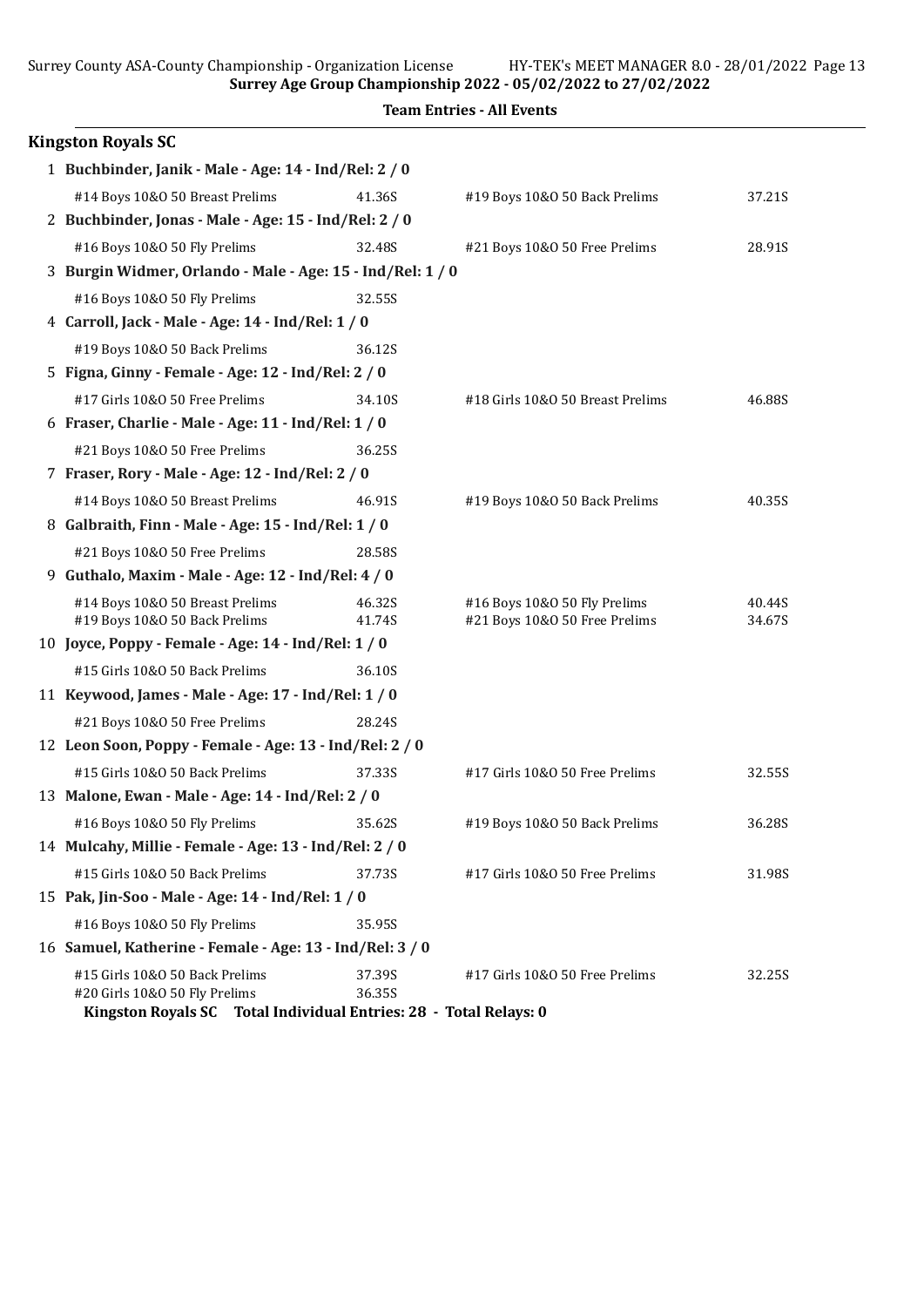Surrey Age Group Championship 2022 - 05/02/2022 to 27/02/2022

### Team Entries - All Events

# Leander SC

| 1 Byatt, Thomas - Male - Age: 13 - Ind/Rel: 1 / 0        |        |                               |        |
|----------------------------------------------------------|--------|-------------------------------|--------|
| #21 Boys 10&0 50 Free Prelims                            | 32.44S |                               |        |
| 2 English, Stanley - Male - Age: 13 - Ind/Rel: 1 / 0     |        |                               |        |
| #14 Boys 10&0 50 Breast Prelims                          | 44.08S |                               |        |
| 3 Farnell, Oscar - Male - Age: 14 - Ind/Rel: 2 / 0       |        |                               |        |
| #19 Boys 10&0 50 Back Prelims                            | 35.25S | #21 Boys 10&0 50 Free Prelims | 29.90S |
| 4 Findlay, Ben - Male - Age: 19 - Ind/Rel: 1 / 0         |        |                               |        |
| #21 Boys 10&0 50 Free Prelims                            | 26.41S |                               |        |
| 5 Flood, Ryan - Male - Age: 14 - Ind/Rel: 2 / 0          |        |                               |        |
| #16 Boys 10&0 50 Fly Prelims                             | 34.87S | #19 Boys 10&0 50 Back Prelims | 36.50S |
| 6 Garner, Bea - Female - Age: $16$ - Ind/Rel: $1/0$      |        |                               |        |
| #17 Girls 10&0 50 Free Prelims                           | 30.03S |                               |        |
| Leander SC Total Individual Entries: 8 - Total Relays: 0 |        |                               |        |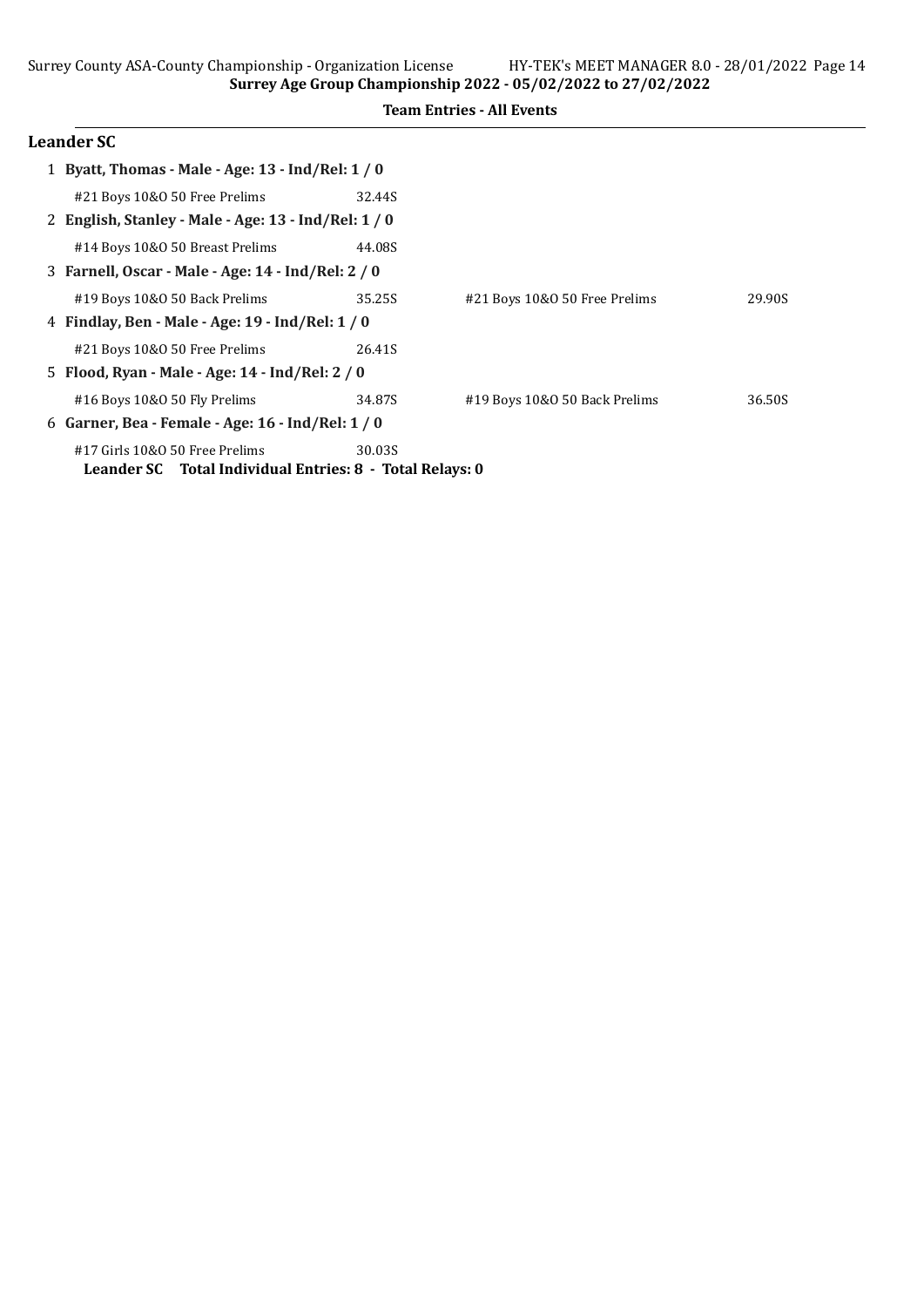Surrey Age Group Championship 2022 - 05/02/2022 to 27/02/2022 Team Entries - All Events

| <b>Leatherhead SC</b>                                                                         |                  |                                |        |
|-----------------------------------------------------------------------------------------------|------------------|--------------------------------|--------|
| 1 Carr, Ethan - Male - Age: 17 - Ind/Rel: 1 / 0                                               |                  |                                |        |
| #19 Boys 10&0 50 Back Prelims                                                                 | 32.12S           |                                |        |
| 2 Cheshire, Lucas - Male - Age: 14 - Ind/Rel: 1 / 0                                           |                  |                                |        |
| #19 Boys 10&0 50 Back Prelims                                                                 | 35.75S           |                                |        |
| 3 Crouch, Sophia - Female - Age: 11 - Ind/Rel: 2 / 0                                          |                  |                                |        |
| #17 Girls 10&0 50 Free Prelims                                                                | 35.59S           | #20 Girls 10&O 50 Fly Prelims  | 43.82S |
| 4 Dekker, Ryan - Male - Age: 12 - Ind/Rel: 2 / 0                                              |                  |                                |        |
| #14 Boys 10&0 50 Breast Prelims                                                               | 47.10S           | #19 Boys 10&0 50 Back Prelims  | 40.94S |
| 5 Herman, Tabby - Female - Age: 12 - Ind/Rel: 1 / 0                                           |                  |                                |        |
| #17 Girls 10&0 50 Free Prelims                                                                | 33.73S           |                                |        |
| 6 Jones, William - Male - Age: 14 - Ind/Rel: 1 / 0                                            |                  |                                |        |
| #16 Boys 10&0 50 Fly Prelims                                                                  | 34.53S           |                                |        |
| 7 McDonald, Rory - Male - Age: 10 - Ind/Rel: 1 / 0                                            |                  |                                |        |
| #21 Boys 10&0 50 Free Prelims                                                                 | 36.41S           |                                |        |
| 8 Musk, Chloe - Female - Age: 13 - Ind/Rel: 1 / 0                                             |                  |                                |        |
| #17 Girls 10&0 50 Free Prelims                                                                | 31.53S           |                                |        |
| 9 Power, Jack - Male - Age: 12 - Ind/Rel: 3 / 0                                               |                  |                                |        |
| #16 Boys 10&0 50 Fly Prelims<br>#21 Boys 10&0 50 Free Prelims                                 | 40.35S<br>34.03S | #19 Boys 10&0 50 Back Prelims  | 41.41S |
| 10 Savage, Oliver - Male - Age: 15 - Ind/Rel: 1 / 0                                           |                  |                                |        |
| #21 Boys 10&0 50 Free Prelims                                                                 | 28.90S           |                                |        |
| 11 Spencer, Charli - Female - Age: 16 - Ind/Rel: 2 / 0                                        |                  |                                |        |
| #15 Girls 10&0 50 Back Prelims                                                                | 36.10S           | #20 Girls 10&O 50 Fly Prelims  | 34.87  |
| 12 Truman, George - Male - Age: 14 - Ind/Rel: 2 / 0                                           |                  |                                |        |
| #14 Boys 10&0 50 Breast Prelims                                                               | 40.81S           | #19 Boys 10&0 50 Back Prelims  | 35.98S |
| 13 Truman, William - Male - Age: 12 - Ind/Rel: 2 / 0                                          |                  |                                |        |
| #19 Boys 10&0 50 Back Prelims                                                                 | 41.58S           | #21 Boys 10&0 50 Free Prelims  | 35.05S |
| 14 Ward, Jensen - Male - Age: 14 - Ind/Rel: 1 / 0                                             |                  |                                |        |
| #19 Boys 10&0 50 Back Prelims                                                                 | 36.31S           |                                |        |
| 15 Ward, Lauren - Female - Age: 12 - Ind/Rel: 1 / 0                                           |                  |                                |        |
| #20 Girls 10&0 50 Fly Prelims                                                                 | 39.07S           |                                |        |
| 16 Weatherstone, Astrid - Female - Age: 13 - Ind/Rel: 2 / 0                                   |                  |                                |        |
| #15 Girls 10&0 50 Back Prelims                                                                | 37.66S           | #17 Girls 10&0 50 Free Prelims | 32.38S |
| 17 Whyte, Angus - Male - Age: 14 - Ind/Rel: 1 / 0                                             |                  |                                |        |
| #16 Boys 10&0 50 Fly Prelims<br>Leatherhead SC Total Individual Entries: 25 - Total Relays: 0 | 35.64S           |                                |        |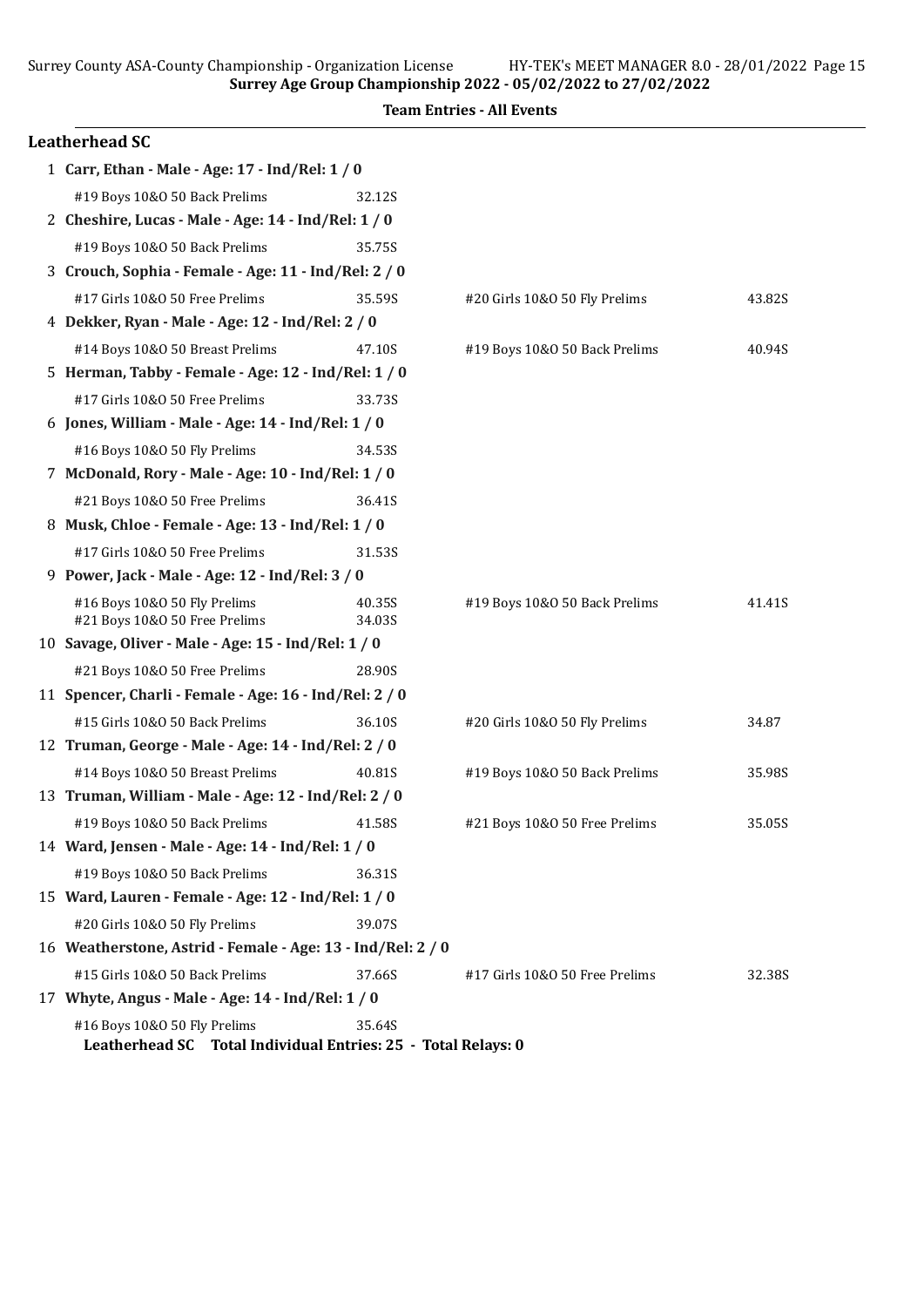Surrey Age Group Championship 2022 - 05/02/2022 to 27/02/2022

|  | <b>Team Entries - All Events</b> |  |  |
|--|----------------------------------|--|--|
|--|----------------------------------|--|--|

|    | Redhill & Reigate SC                                                                                  |        |                               |        |
|----|-------------------------------------------------------------------------------------------------------|--------|-------------------------------|--------|
|    | 1 Abadioru, Keiron - Male - Age: 16 - Ind/Rel: 2 / 0                                                  |        |                               |        |
|    | #16 Boys 10&0 50 Fly Prelims                                                                          | 33.53  | #21 Boys 10&0 50 Free Prelims | 29.78  |
|    | 2 Cornelius, Jay - Male - Age: 19 - Ind/Rel: 1 / 0                                                    |        |                               |        |
|    | #21 Boys 10&0 50 Free Prelims                                                                         | 26.13S |                               |        |
|    | 3 Haslam, Trystan - Male - Age: 18 - Ind/Rel: 1 / 0                                                   |        |                               |        |
|    | #21 Boys 10&0 50 Free Prelims                                                                         | 26.87  |                               |        |
|    | 4 Hemeda, Aly - Male - Age: 17 - Ind/Rel: 1 / 0                                                       |        |                               |        |
|    | #19 Boys 10&0 50 Back Prelims                                                                         | 32.15S |                               |        |
|    | 5 Marks, Ethan - Male - Age: 12 - Ind/Rel: 2 / 0                                                      |        |                               |        |
|    | #16 Boys 10&0 50 Fly Prelims                                                                          | 41.02S | #21 Boys 10&0 50 Free Prelims | 34.14S |
|    | 6 Marks, Macey - Female - Age: 14 - Ind/Rel: 2 / 0                                                    |        |                               |        |
|    | #18 Girls 10&0 50 Breast Prelims                                                                      | 41.06S | #20 Girls 10&0 50 Fly Prelims | 34.69S |
|    | 7 Marshall, Charlotte - Female - Age: 17 - Ind/Rel: 1 / 0                                             |        |                               |        |
|    | #18 Girls 10&0 50 Breast Prelims                                                                      | 40.31S |                               |        |
| 8. | Nsofor, Izabella - Female - Age: 12 - Ind/Rel: 1 / 0                                                  |        |                               |        |
|    | #17 Girls 10&0 50 Free Prelims                                                                        | 33.39S |                               |        |
| 9  | Watanabe, Emi - Female - Age: 15 - Ind/Rel: 1 / 0                                                     |        |                               |        |
|    | #15 Girls 10&0 50 Back Prelims<br>Redhill & Reigate SC Total Individual Entries: 12 - Total Relays: 0 | 35.47S |                               |        |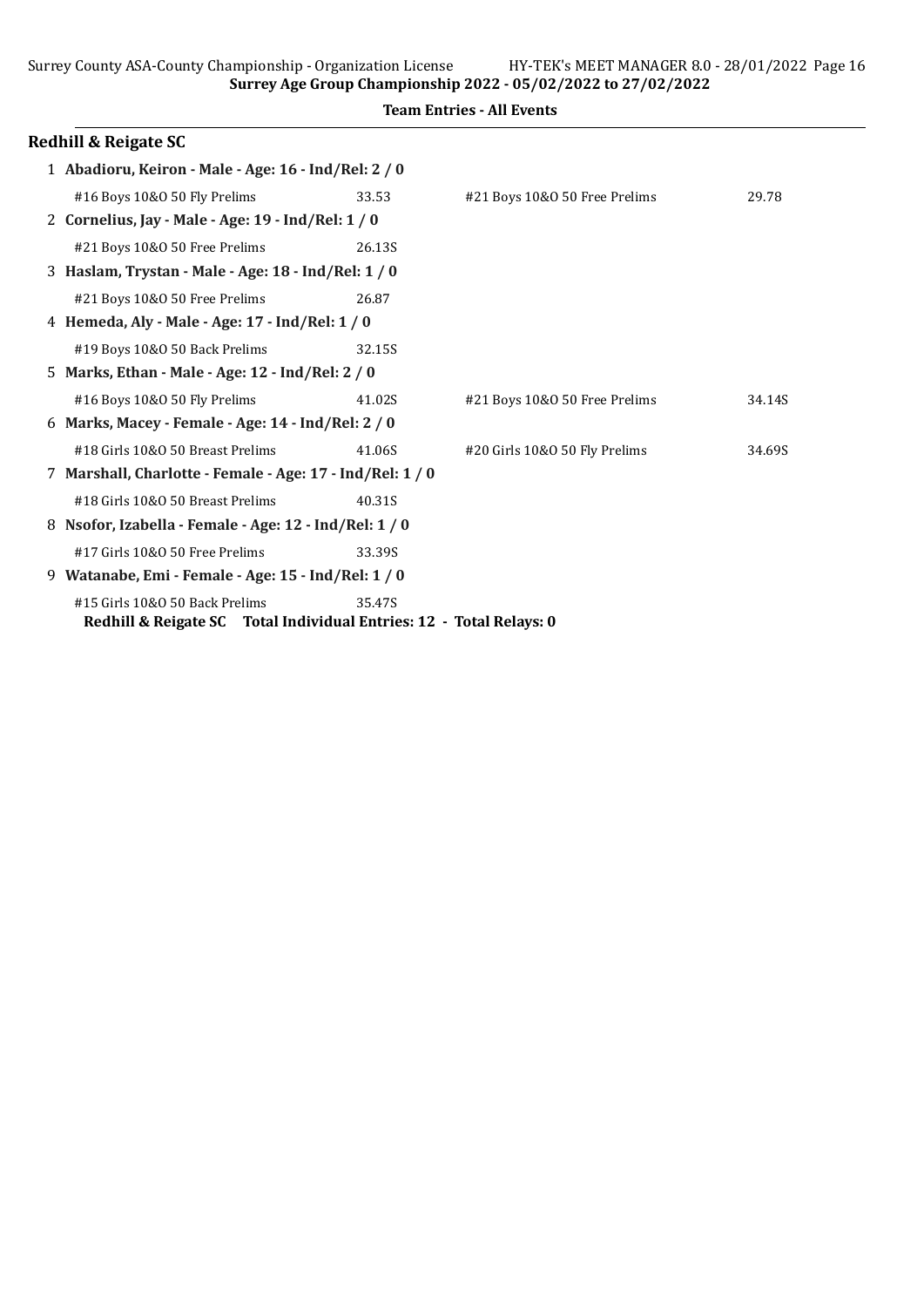|   | <b>South Croydon SC</b>                                                                         |        |                               |        |
|---|-------------------------------------------------------------------------------------------------|--------|-------------------------------|--------|
| 1 | Astramskas, Augustinas - Male - Age: 12 - Ind/Rel: 1 / 0                                        |        |                               |        |
|   | #14 Boys 10&0 50 Breast Prelims                                                                 | 46.55S |                               |        |
|   | 2 Gu, Lucy - Female - Age: 12 - Ind/Rel: 1 / 0                                                  |        |                               |        |
|   | #18 Girls 10&0 50 Breast Prelims                                                                | 46.28S |                               |        |
|   | 3 Jensen, Lucas - Male - Age: 10 - Ind/Rel: 2 / 0                                               |        |                               |        |
|   | #14 Boys 10&0 50 Breast Prelims                                                                 | 50.29S | #21 Boys 10&0 50 Free Prelims | 36.94S |
|   | 4 Khachaturyan, Alex - Male - Age: 12 - Ind/Rel: 1 / 0                                          |        |                               |        |
|   | #21 Boys 10&0 50 Free Prelims<br>South Croydon SC Total Individual Entries: 5 - Total Relays: 0 | 34.48S |                               |        |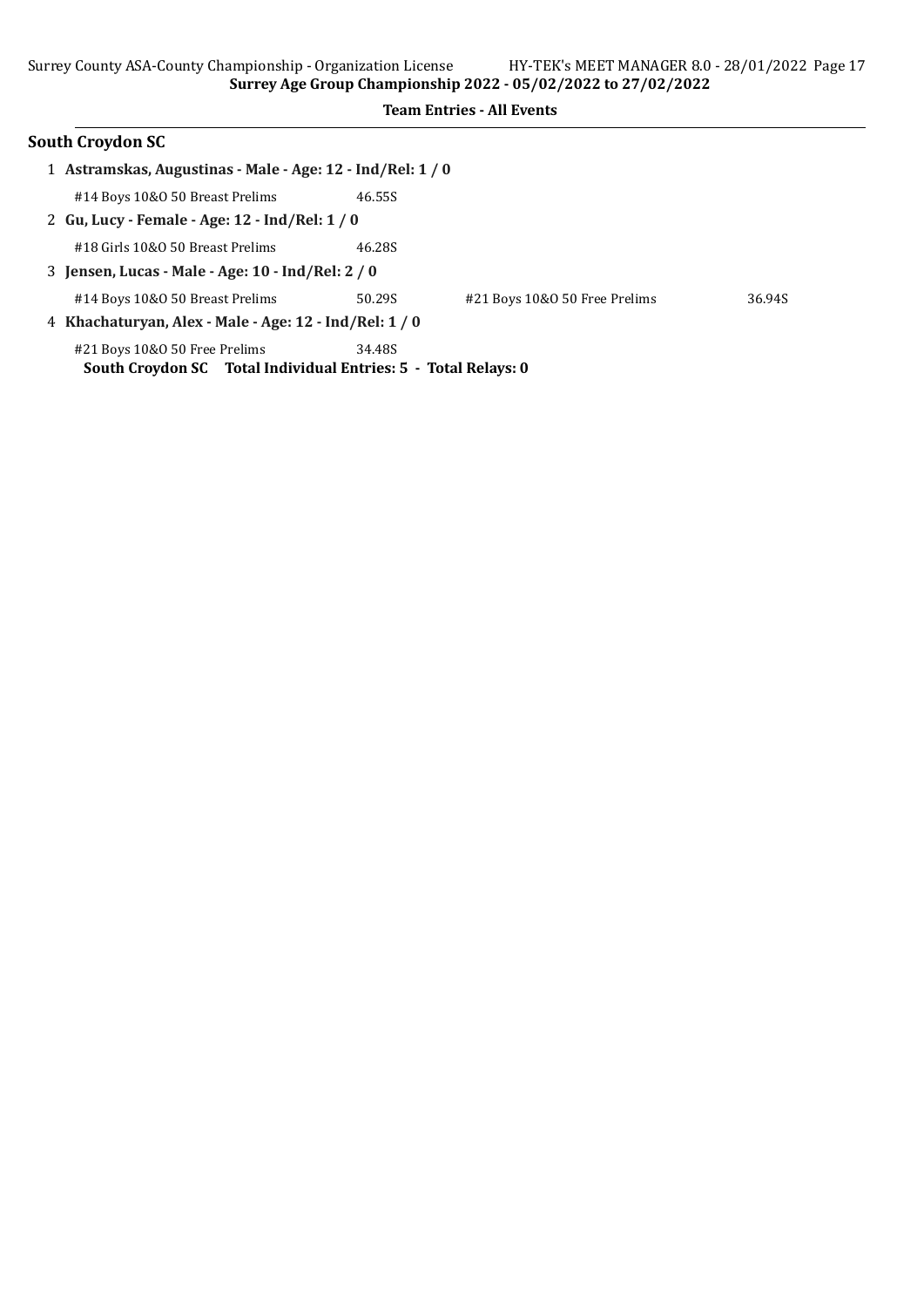| <b>Team Entries - All Events</b> |  |  |
|----------------------------------|--|--|

|   | <b>Southwark Aquatics SC</b>                                         |        |                                  |        |
|---|----------------------------------------------------------------------|--------|----------------------------------|--------|
|   | 1 Ashworth, Finn - Male - Age: 17 - Ind/Rel: 1 / 0                   |        |                                  |        |
|   | #21 Boys 10&0 50 Free Prelims                                        | 28.33S |                                  |        |
|   | 2 Ferguson-Smith, Findlay - Male - Age: 14 - Ind/Rel: 1 / 0          |        |                                  |        |
|   | #14 Boys 10&0 50 Breast Prelims                                      | 41.28S |                                  |        |
|   | 3 Gawuc, Wojciech - Male - Age: 16 - Ind/Rel: 1 / 0                  |        |                                  |        |
|   | #16 Boys 10&0 50 Fly Prelims                                         | 33.19S |                                  |        |
|   | 4 Lam, Ariana-Petra - Female - Age: 16 - Ind/Rel: 2 / 0              |        |                                  |        |
|   | #15 Girls 10&0 50 Back Prelims                                       | 35.70S | #18 Girls 10&0 50 Breast Prelims | 40.25S |
|   | 5 Moore, Yuliya - Female - Age: 15 - Ind/Rel: 1 / 0                  |        |                                  |        |
|   | #20 Girls 10&0 50 Fly Prelims                                        | 34.23S |                                  |        |
|   | 6 Samokhvalov, Michael - Male - Age: 16 - Ind/Rel: 2 / 0             |        |                                  |        |
|   | #16 Boys 10&0 50 Fly Prelims                                         | 32.41S | #21 Boys 10&0 50 Free Prelims    | 28.60S |
|   | 7 Senior-Osajivbe, Daniel - Male - Age: 15 - Ind/Rel: 1 / 0          |        |                                  |        |
|   | #21 Boys 10&0 50 Free Prelims                                        | 29.08S |                                  |        |
| 8 | Ung, Melissa - Female - Age: 13 - Ind/Rel: 3 / 0                     |        |                                  |        |
|   | #15 Girls 10&0 50 Back Prelims                                       | 37.76S | #17 Girls 10&0 50 Free Prelims   | 32.46S |
|   | #18 Girls 10&0 50 Breast Prelims                                     | 43.09S |                                  |        |
|   | Southwark Aquatics SC Total Individual Entries: 12 - Total Relays: 0 |        |                                  |        |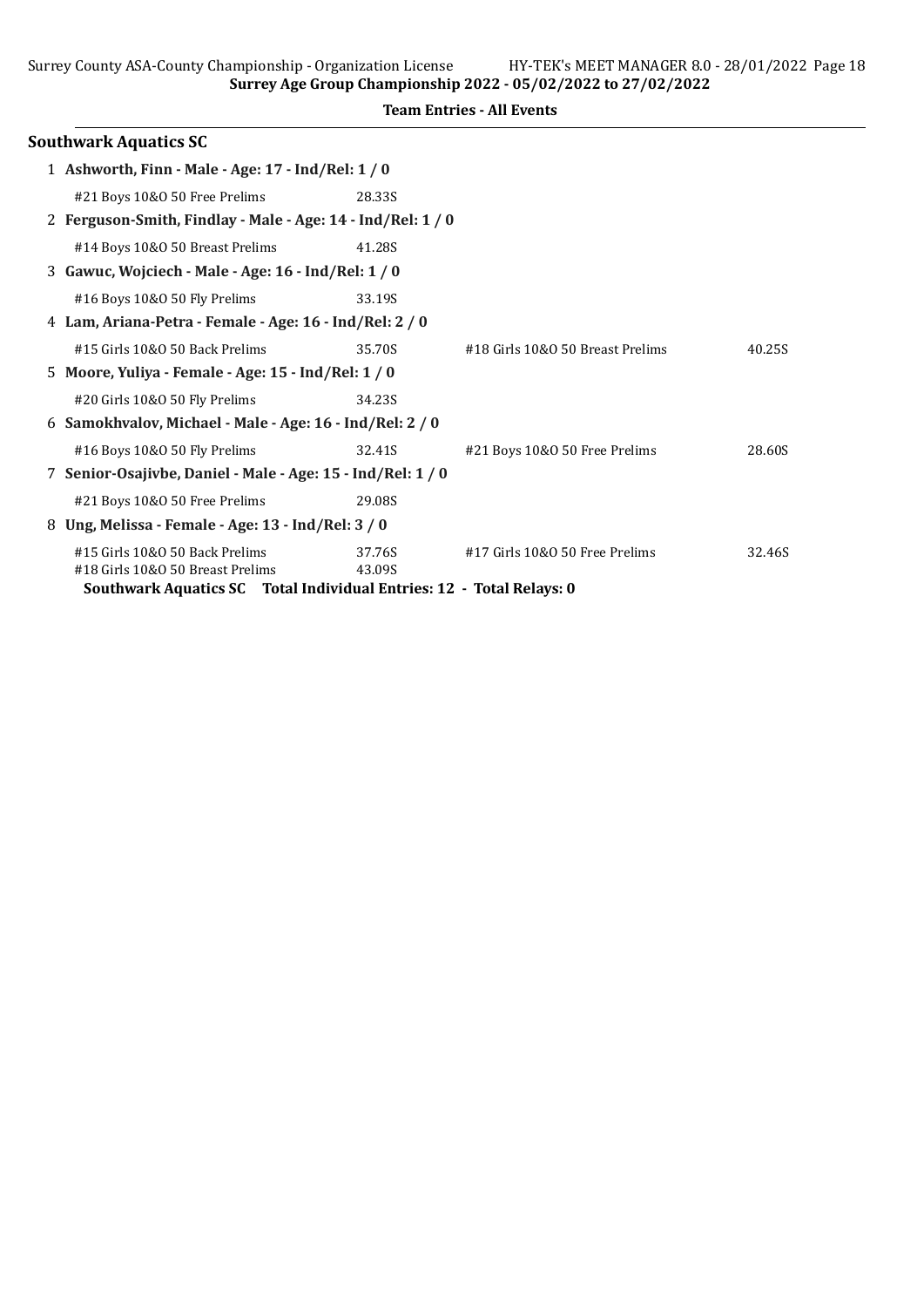| SouthWest LondonFin SC                                                                                 |                  |                                |        |
|--------------------------------------------------------------------------------------------------------|------------------|--------------------------------|--------|
| 1 Livina, Luize - Female - Age: 13 - Ind/Rel: 3 / 0                                                    |                  |                                |        |
| #15 Girls 10&0 50 Back Prelims<br>#20 Girls 10&0 50 Fly Prelims                                        | 37.62S<br>36.67S | #17 Girls 10&0 50 Free Prelims | 32.54S |
| 2 Ukeje, Leah - Female - Age: 15 - Ind/Rel: 1 / 0                                                      |                  |                                |        |
| #15 Girls 10&0 50 Back Prelims<br>SouthWest LondonFin SC Total Individual Entries: 4 - Total Relays: 0 | 36.19S           |                                |        |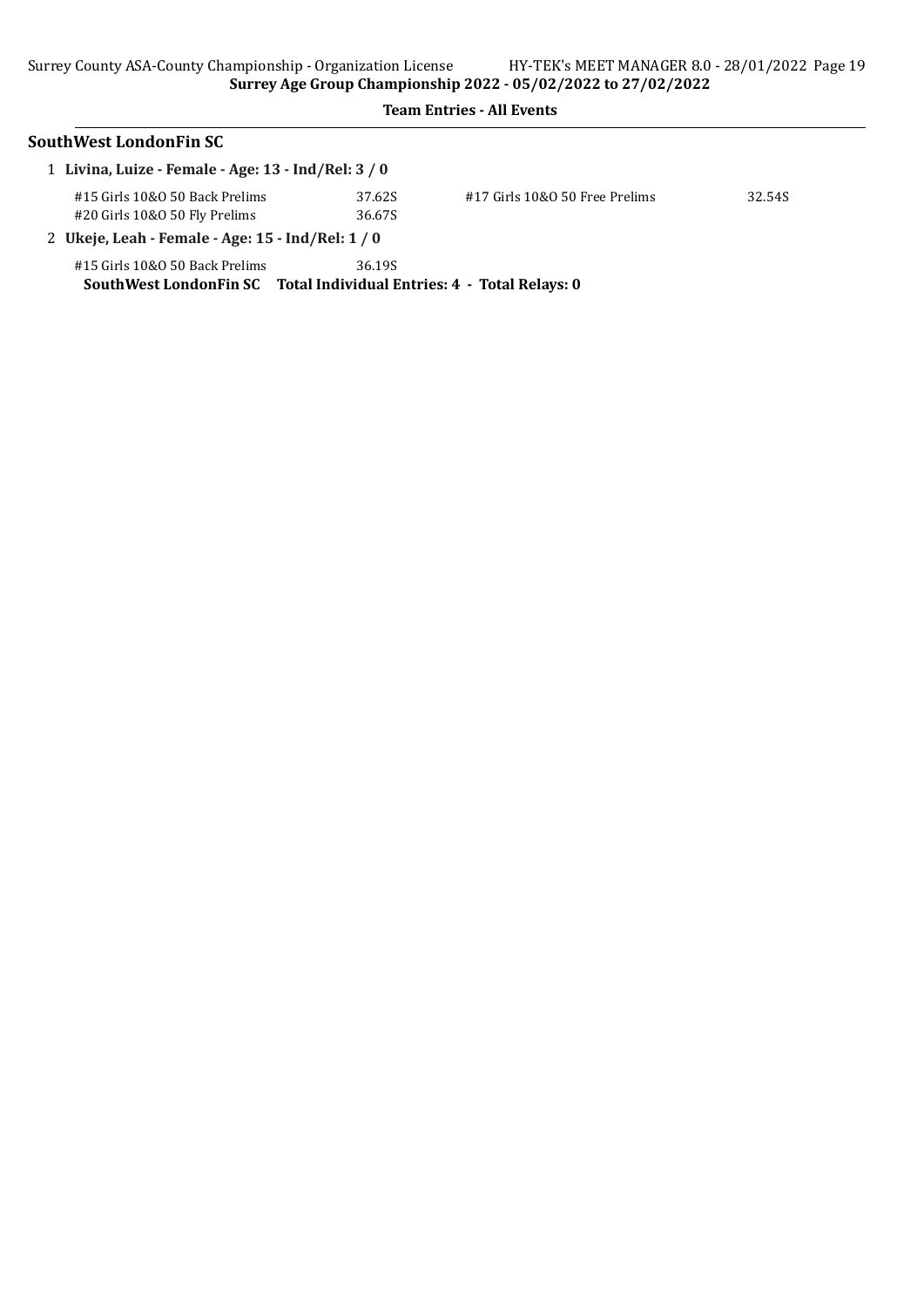| <b>Team Entries - All Events</b>                           |        |                                |        |  |
|------------------------------------------------------------|--------|--------------------------------|--------|--|
| <b>Sutton &amp; Cheam SC</b>                               |        |                                |        |  |
| 1 Blackman, Harry - Male - Age: 14 - Ind/Rel: 1 / 0        |        |                                |        |  |
| #16 Boys 10&0 50 Fly Prelims                               | 33.85S |                                |        |  |
| 2 Boobbyer, Lucy - Female - Age: 16 - Ind/Rel: 1 / 0       |        |                                |        |  |
| #15 Girls 10&0 50 Back Prelims                             | 35.67S |                                |        |  |
| 3 Breakspear, George - Male - Age: 11 - Ind/Rel: 2 / 0     |        |                                |        |  |
| #14 Boys 10&0 50 Breast Prelims                            | 50.99S | #21 Boys 10&0 50 Free Prelims  | 36.64S |  |
| 4 Clarke, Blu - Male - Age: 16 - Ind/Rel: 1 / 0            |        |                                |        |  |
| #21 Boys 10&0 50 Free Prelims                              | 28.65S |                                |        |  |
| 5 Edwards, Florence - Female - Age: 12 - Ind/Rel: 3 / 0    |        |                                |        |  |
| #15 Girls 10&0 50 Back Prelims                             | 39.31S | #17 Girls 10&0 50 Free Prelims | 34.38S |  |
| #18 Girls 10&0 50 Breast Prelims                           | 46.07S |                                |        |  |
| 6 Freeze, Ellie - Female - Age: 14 - Ind/Rel: 1 / 0        |        |                                |        |  |
| #18 Girls 10&0 50 Breast Prelims                           | 41.80S |                                |        |  |
| 7 Gillen, Amara - Female - Age: 13 - Ind/Rel: 1 / 0        |        |                                |        |  |
| #18 Girls 10&0 50 Breast Prelims                           | 43.17S |                                |        |  |
| 8 Kozhevnikova, Marina - Female - Age: 14 - Ind/Rel: 1 / 0 |        |                                |        |  |
| #15 Girls 10&0 50 Back Prelims                             | 36.25S |                                |        |  |
| 9 Lee, Nicole - Female - Age: 18 - Ind/Rel: 1 / 0          |        |                                |        |  |
| #18 Girls 10&0 50 Breast Prelims                           | 40.14S |                                |        |  |
| 10 Leung, Oden - Male - Age: 11 - Ind/Rel: 1 / 0           |        |                                |        |  |
| #14 Boys 10&0 50 Breast Prelims                            | 50.40S |                                |        |  |
| 11 Lew, Freya - Female - Age: 13 - Ind/Rel: 2 / 0          |        |                                |        |  |
| #18 Girls 10&0 50 Breast Prelims                           | 43.01S | #20 Girls 10&O 50 Fly Prelims  | 36.05S |  |
| 12 Macfarlane, Cameron - Male - Age: 13 - Ind/Rel: 1 / 0   |        |                                |        |  |
| #21 Boys 10&0 50 Free Prelims                              | 32.62S |                                |        |  |
| 13 O'Brien, Arron - Male - Age: 13 - Ind/Rel: 1 / 0        |        |                                |        |  |
| #16 Boys 10&0 50 Fly Prelims                               | 38.16S |                                |        |  |
| 14 Poole, Harry - Male - Age: 13 - Ind/Rel: 2 / 0          |        |                                |        |  |
| #16 Boys 10&0 50 Fly Prelims                               | 38.56S | #19 Boys 10&0 50 Back Prelims  | 38.87S |  |
| 15 Roselt, Esmari - Female - Age: 13 - Ind/Rel: 1 / 0      |        |                                |        |  |
| #20 Girls 10&O 50 Fly Prelims                              | 36.48S |                                |        |  |
| 16 Sadotti, Alexander - Male - Age: 15 - Ind/Rel: 1 / 0    |        |                                |        |  |
| #19 Boys 10&0 50 Back Prelims                              | 34.87S |                                |        |  |
| 17 Stebbings, Max - Male - Age: 16 - Ind/Rel: 1 / 0        |        |                                |        |  |
| #21 Boys 10&0 50 Free Prelims                              | 29.28S |                                |        |  |
| 18 Thorp, Tilly - Female - Age: 13 - Ind/Rel: 1 / 0        |        |                                |        |  |
| #17 Girls 10&O 50 Free Prelims                             | 31.90S |                                |        |  |

19 Yoruk, Can - Male - Age: 17 - Ind/Rel: 1 / 0

#21 Boys 10&O 50 Free Prelims 28.23S Sutton & Cheam SC Total Individual Entries: 24 - Total Relays: 0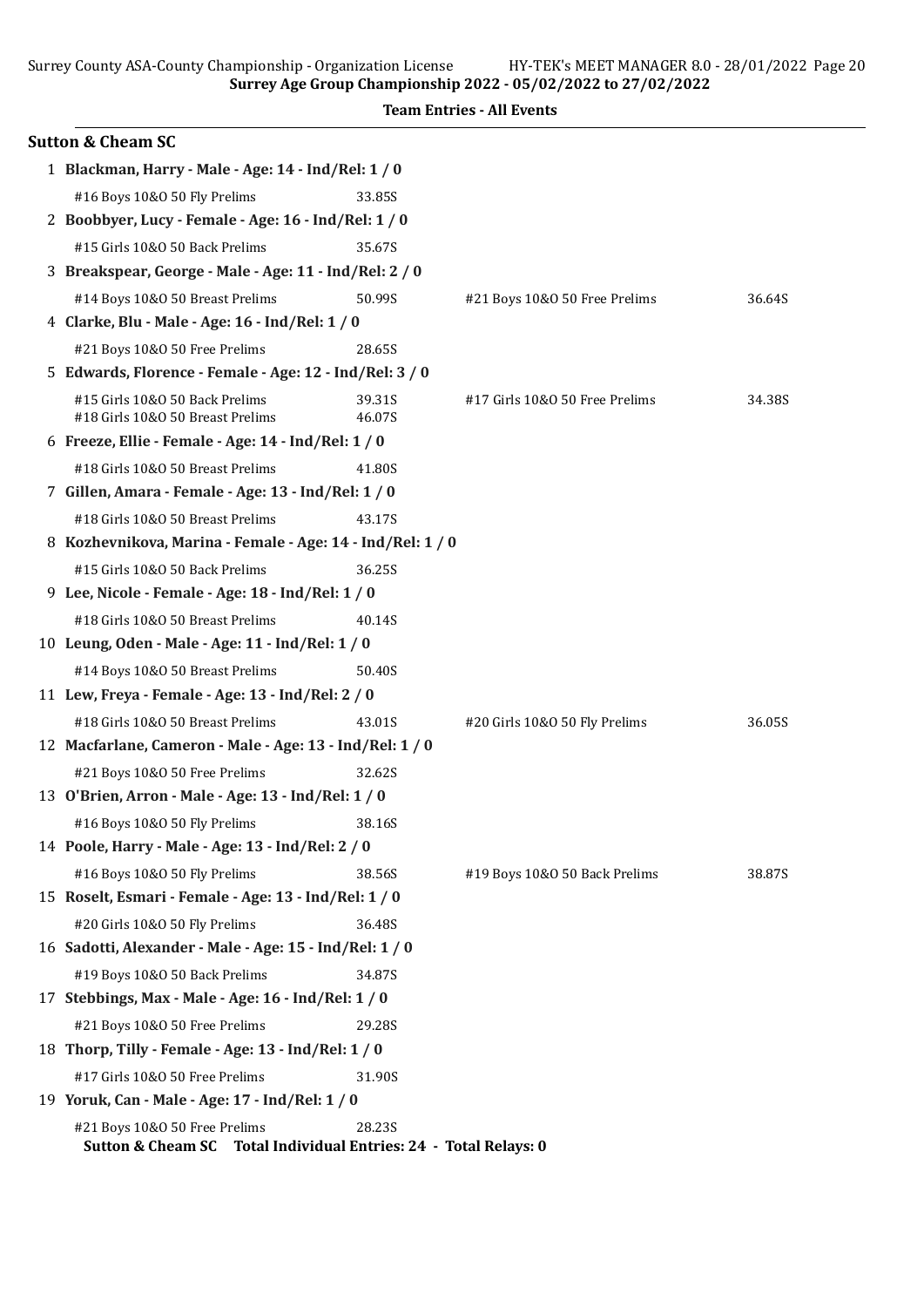Relays: 0

### Wandsworth SC

|                                                   | 1 Atti, Bastiano - Male - Age: 13 - Ind/Rel: 1 / 0     |        |  |  |
|---------------------------------------------------|--------------------------------------------------------|--------|--|--|
|                                                   | #14 Boys 10&0 50 Breast Prelims                        | 44.34S |  |  |
|                                                   | 2 Cunningham, Giles - Male - Age: 18 - Ind/Rel: 1 / 0  |        |  |  |
|                                                   | #21 Boys 10&0 50 Free Prelims                          | 26.53S |  |  |
|                                                   | 3 Cunningham, Oliver - Male - Age: 16 - Ind/Rel: 1 / 0 |        |  |  |
|                                                   | #21 Boys 10&0 50 Free Prelims                          | 29.15S |  |  |
|                                                   | 4 Daneshvar, Nima - Male - Age: 14 - Ind/Rel: 1 / 0    |        |  |  |
|                                                   | #14 Boys 10&0 50 Breast Prelims                        | 40.46S |  |  |
|                                                   | 5 Gamble, Austen - Male - Age: 14 - Ind/Rel: 1 / 0     |        |  |  |
|                                                   | #19 Boys 10&0 50 Back Prelims                          | 37.15S |  |  |
|                                                   | 6 Hagberg, Noah - Male - Age: 15 - Ind/Rel: 1 / 0      |        |  |  |
|                                                   | #21 Boys 10&0 50 Free Prelims                          | 29.11S |  |  |
| 7                                                 | Harvey, George - Male - Age: 14 - Ind/Rel: 1 / 0       |        |  |  |
|                                                   | #16 Boys 10&0 50 Fly Prelims                           | 36.20S |  |  |
| Wandsworth SC Total Individual Entries: 7 - Total |                                                        |        |  |  |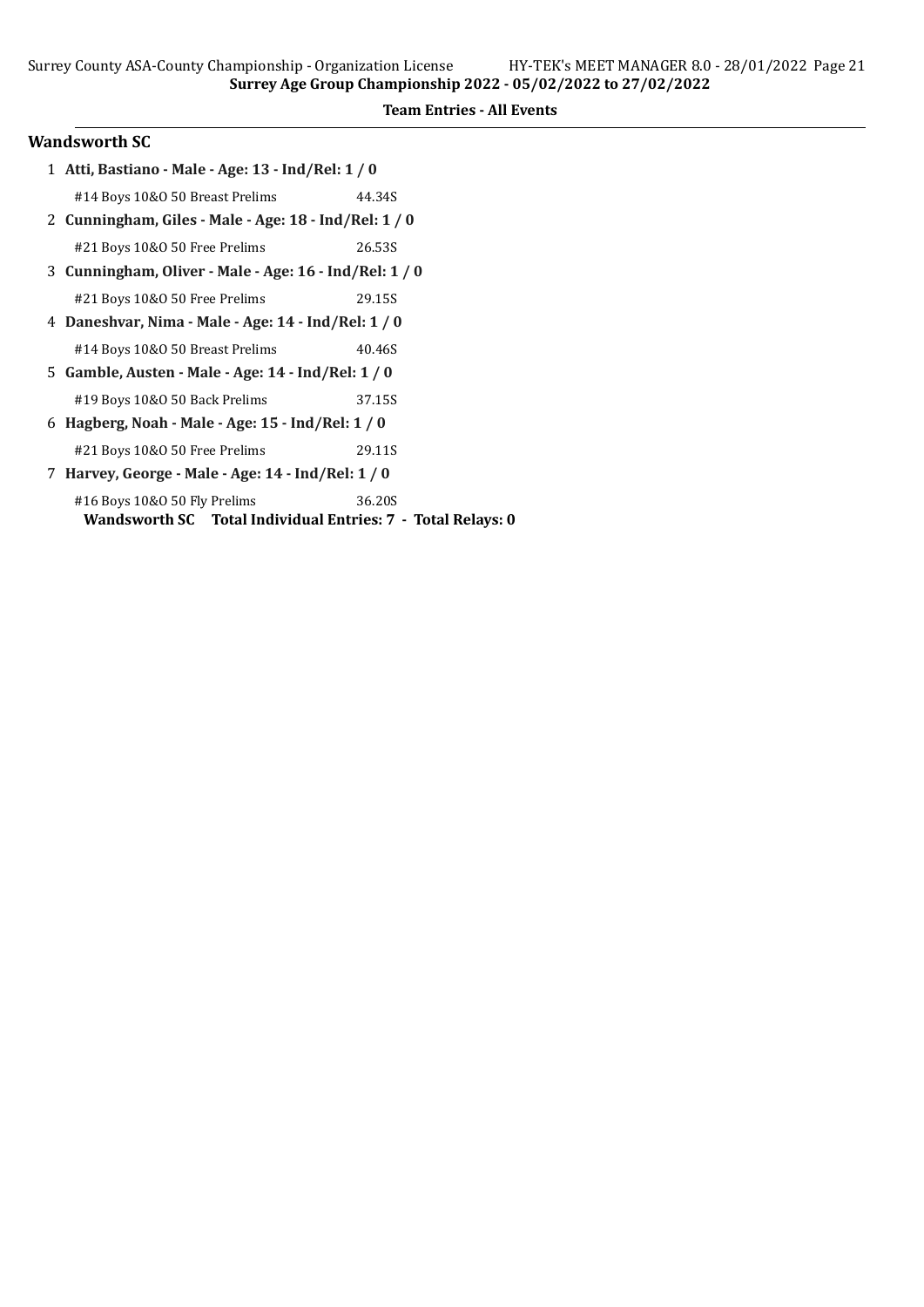# Wey Valley SC

| 1 Hicks, Timmy - Male - Age: 15 - Ind/Rel: 1 / 0            |        |                               |        |  |
|-------------------------------------------------------------|--------|-------------------------------|--------|--|
| #16 Boys 10&0 50 Fly Prelims                                | 32.75S |                               |        |  |
| 2 Maguire, Rosie - Female - Age: 14 - Ind/Rel: 1 / 0        |        |                               |        |  |
| #18 Girls 10&0 50 Breast Prelims                            | 41.71S |                               |        |  |
| 3 Moore, Lilia - Female - Age: 15 - Ind/Rel: 1 / 0          |        |                               |        |  |
| #15 Girls 10&0 50 Back Prelims                              | 35.47S |                               |        |  |
| 4 Parkes, Tom - Male - Age: 16 - Ind/Rel: 2 / 0             |        |                               |        |  |
| #16 Boys 10&0 50 Fly Prelims                                | 32.48S | #21 Boys 10&0 50 Free Prelims | 29.16S |  |
| Wey Valley SC Total Individual Entries: 5 - Total Relays: 0 |        |                               |        |  |